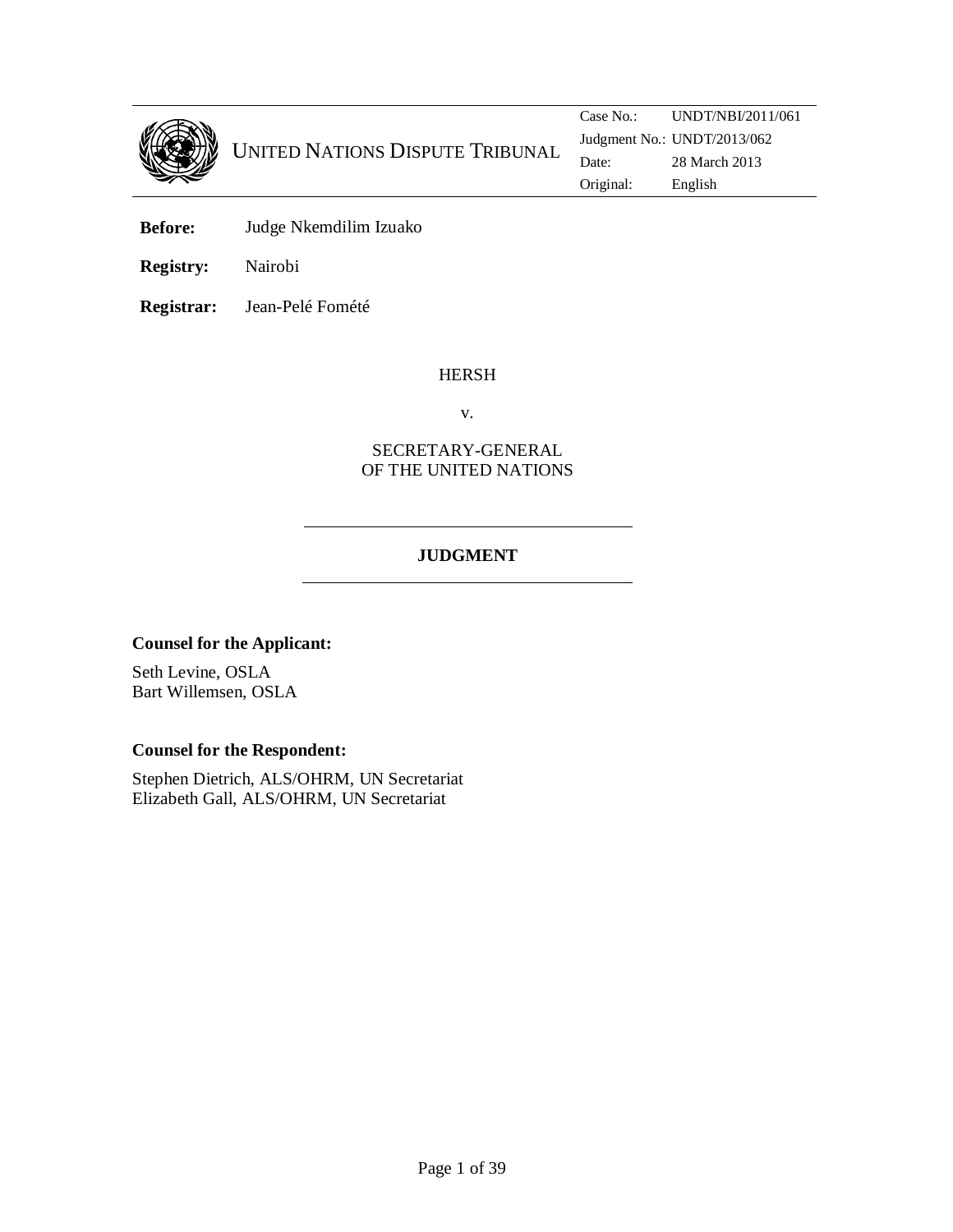## **Introduction**

1. On 7 October 2011, the Applicant filed an Application contesting the termination of her fixed-term appointment with the United Nations Mission in Sudan ("UNMIS") upon the closure of UNMIS on the grounds that:

- a. the decision was a breach of the process by which staff members of UNMIS were transferred to the United Nations Mission in South Sudan ("UNMISS");
- b. the decision was vitiated by improper motives;
- c. she had a legitimate expectation that her fixed-term appointment would not be terminated; and
- d. the decision was taken without proper delegated authority and was *ultra vires.*
- 2. The Respondent filed a Reply on 11 November 2011 asserting that:
	- a. the Applicant was not recommended for reassignment to UNMISS following the completion of a fair, transparent, impartial and objective comparative review process.
	- b. following the termination of the mandate of UNMIS, the necessities of service required the abolition of the Applicant's post; and that
	- c. the termination of the Applicant's contract was lawful.

## **Facts**

3. The Applicant joined UNMIS on 26 July 2005 as a Broadcast Technology Officer ("BTO") within the Public Information Office ("PIO") on an Appointment of Limited Duration under the former 300 series of the Staff Rules. Following contractual reforms in 2009 the Applicant was reappointed under a fixed term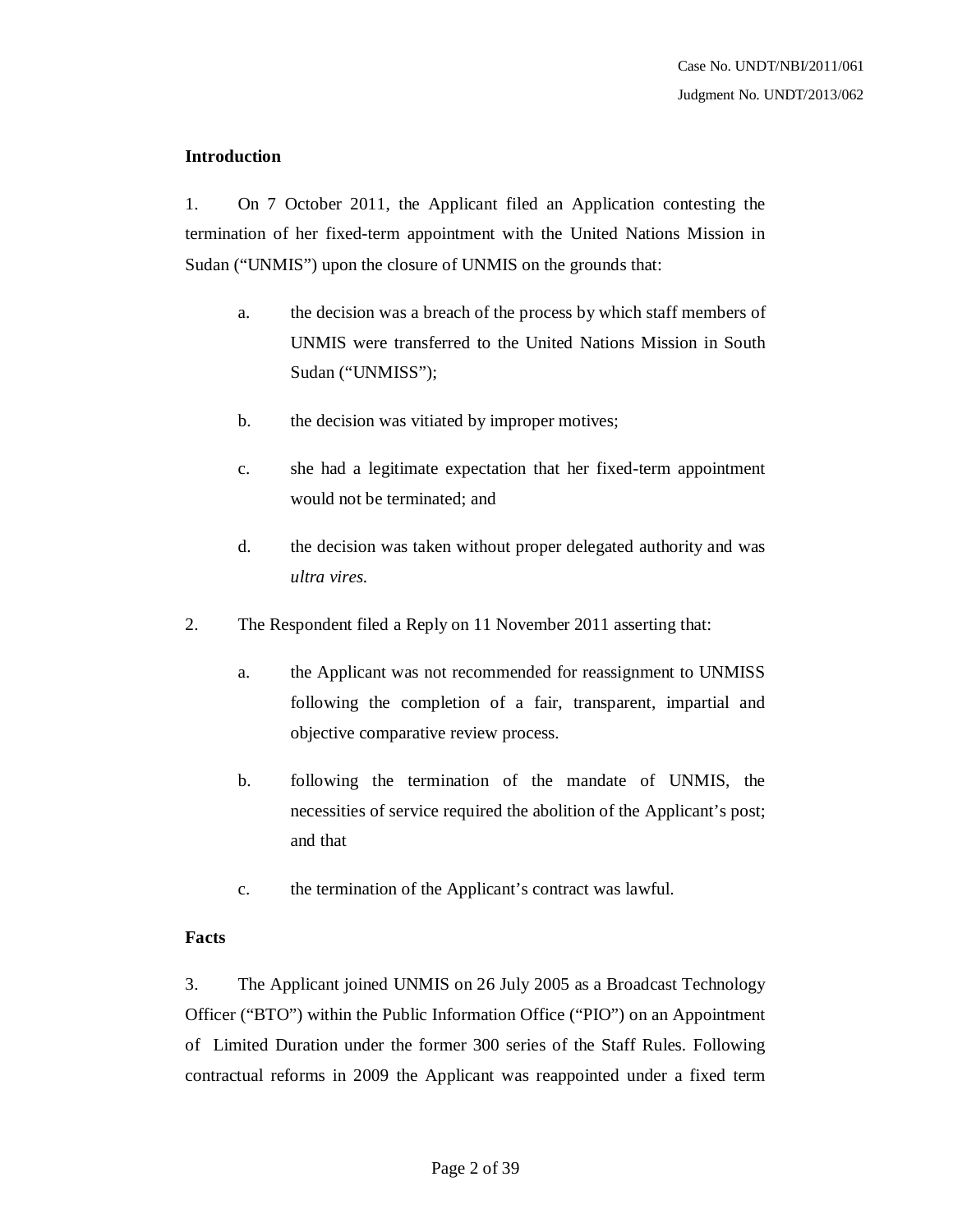appointment at the FS 5 level effective 1 July 2009. Her appointment was subsequently renewed on an annual basis.

4. In January 2010, she was promoted to the only P-4 post of BTO in the mission following a competitive process in respect of VA-09-PUB-UNMIS-423099-R-KHARTOUM.

5. By its Resolution 1978 (2011) of 27 April 2011, the Security Council extended the mandate of UNMIS until 9 July 2011. By Resolution 1997 (2011) of 11 July 2011, the Security Council, inter alia, decided to withdraw UNMIS effective 11 July 2011 and called upon the Secretary-General to complete the withdrawal of all uniformed and civilian UNMIS personnel, other than those required for the mission's liquidation, by 31 August 2011.

6. On 1 June 2011, Mr. Nicholas Von Ruben, Director of Mission Support, UNMIS, issued Information Circular No. 218/2011 (Movement of International Staff to South Sudan). The purpose of the Circular was to inform UNMIS personnel of the transition of international staff to the new mission in South Sudan. The said circular also provided guidelines for the transition to the new mission.

7. Also on 1 June 2011, the Applicant received an email with an attached Reassignment Form stating that she had been reassigned to Juba effective 1 July 2011. The Reassignment Form was signed by Mr. Martin Ojjerro, Officer-in-Charge of the Human Resources Services Section and by Nicholas Von Ruben. The Applicant signed the offer of a fixed-term appointment for the period 1 July 2011 – 30 June 2012 for the position of BTO with UNMIS on 26 July 2011.

8. Meanwhile on 26 June 2011, another Information Circular was issued by UNMIS announcing the formation of a Comparative Review Panel ("CRP") to review international posts in the mission in cases where the number of current staff members exceeded the number of proposed posts in the new mission for particular job categories and post levels. The comparative review took place from 26 June to 5 July 2011. On 27 July 2011, the Applicant received a Letter of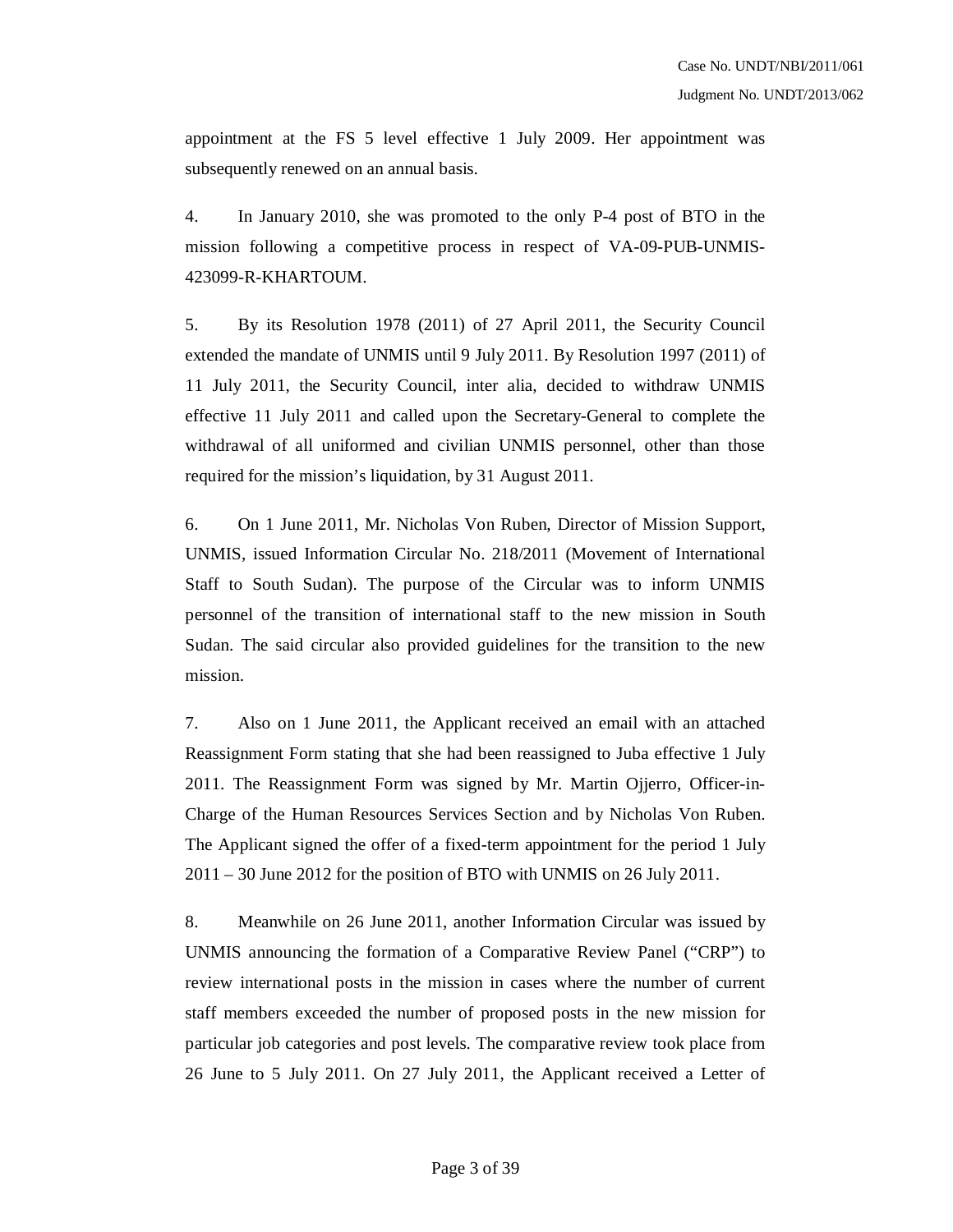Separation, signed by Mr. Ojjerro, in his capacity as Chief Civilian Personnel Officer ("CCPO"), UNMIS.

9. On 28 July 2011, Mr. Ojjerro and the UNMIS Visa Office advised the Applicant to check out of the Mission and to leave Sudan as soon as possible as Sudanese visas would only be effective and recognized as valid by the Sudanese Government until 7 August 2011. The Applicant left Sudan on 4 August 2011.

10. The Applicant filed a request for management evaluation of the termination decision on 12 August 2011 and, on 23 August 2011; she also filed an application seeking suspension of that decision. The case was heard by the Tribunal on 29 August 2011.

11. The Tribunal issued Judgment No. UNDT/2011/154 and refused the application for suspension of action on 31 August 2011. The Tribunal, however, found that the decision to terminate the Applicant's contract was *prima facie*, unlawful. The Tribunal further found as follows:

45. It is the finding of this Tribunal that the subject matter of this suit cannot properly be addressed and determined in a suspension of action application. The Application for suspension of action is hereby refused for not having satisfied one of the three conditions required under the Statute and Article 13 of the Tribunal's Rules of Procedure for its grant.

46. In view of its finding above, the Tribunal, in the interests of justice and in exercise of its inherent powers and the provisions of Articles 19 and 36 of its Rules of Procedure, hereby transfers the instant Application to the general cause list to be heard on the merits.

12. Judgment No. UNDT/2011/154 was appealed to the Appeals Tribunal which issued Judgment No. 2012-UNAT-243 on 29 June 2012. UNAT, inter alia, held that in ordering the placing of the application for suspension on the list of cases to be considered on the merits and requesting the parties to file written documents on the merits, the UNDT exceeded the jurisdictional powers conferred on it by its Statute and rescinded the judgment.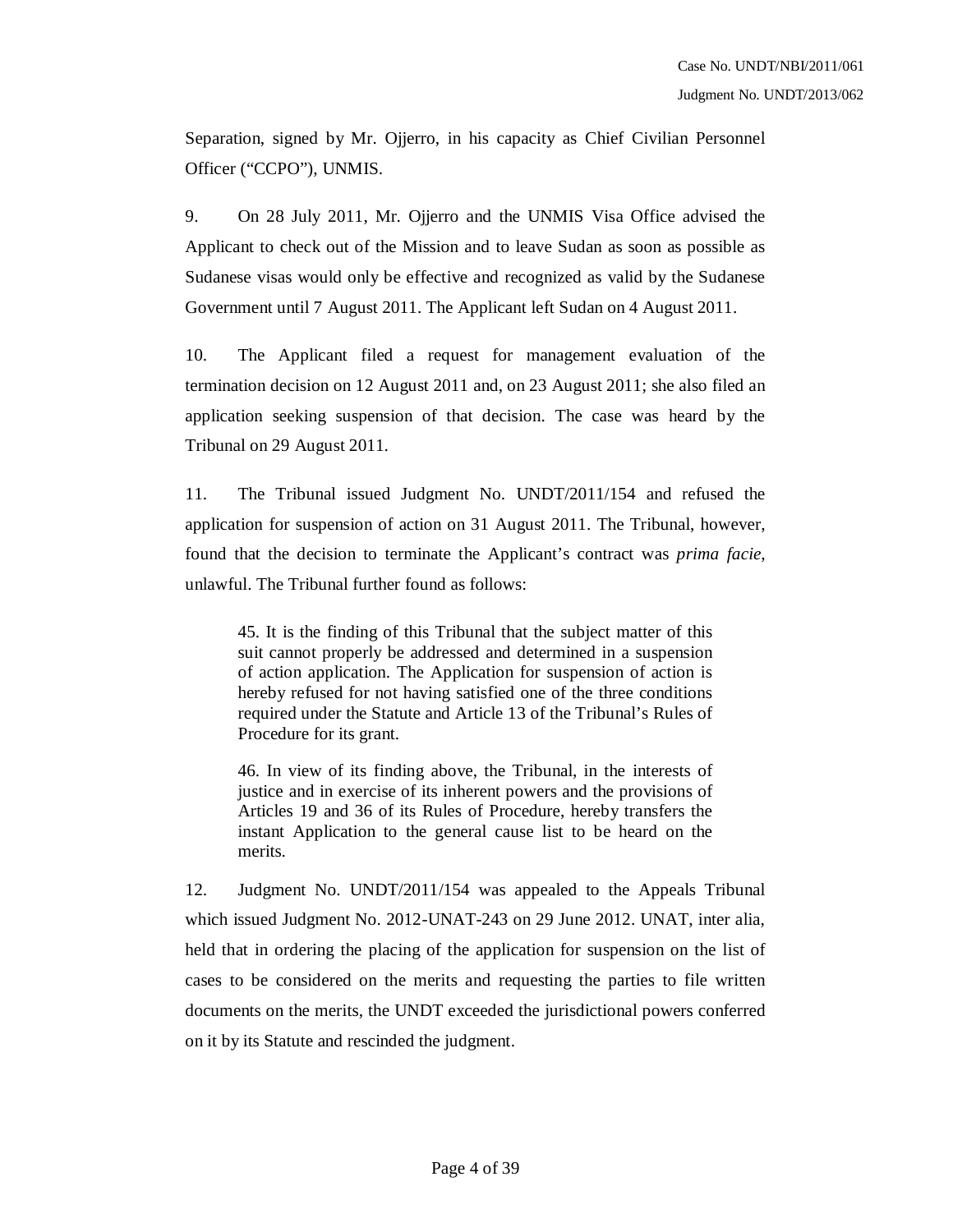13. On 7 October 2011, the Applicant filed the present Application on the merits. The Reply was filed on 11 November 2011.

14. On 22 June 2012, the Applicant filed an application requesting for a joinder of three UNDT cases including the Applicant's. The Respondent filed objections to the application on 25 June 2012. The Tribunal refused the application by oral order issued during the first day of the hearing on 26 June 2012.

15. The Tribunal heard the case from 28 to 29 June 2012 during which time live evidence was received on behalf of the Respondent from: Ms. Sylvia Fletcher who was the Principal Civil Affairs Officer and Chief of Civil Affairs in the Southern Sudan Regional office in UNMIS; Ms. Hua Jiang who was the UNMIS Chief Public Information Officer; Ms. Quade Herman who was the Chief of Radio in UNMIS; and (4) Mr. Martin Ojjero, the then Chief Civilian Personnel Officer in UNMIS. The Applicant and Mr. Neeraj Bali testified for the Applicant.

16. On 24 July 2012, the Applicant sought leave to adduce additional evidence for her case. The evidence that the Applicant wanted admitted was:

- a. a statement from an intern with the Office of Staff Legal Assistance (OSLA) in which he explains how he came to discover a photograph on Ms. Herman's Flickr account showing Mr. Wimhurst with comments by Ms. Herman;
- b. the said photograph and comments;
- c. an email dated 19 May 2010 from Mr. Eissa to various recipients in Radio Miraya which states the reporting lines that were to be followed as a result of direct instructions from the SRSG;
- d. an email chain during the period of 8 June 2010 to 14 July 2010 (concerning reporting lines) between Mr. Eissa who was then Officer – in-Charge/Director, Communications & Public Information, UNMIS and Mr Claude Cirille, then Chief of Radio at the mission.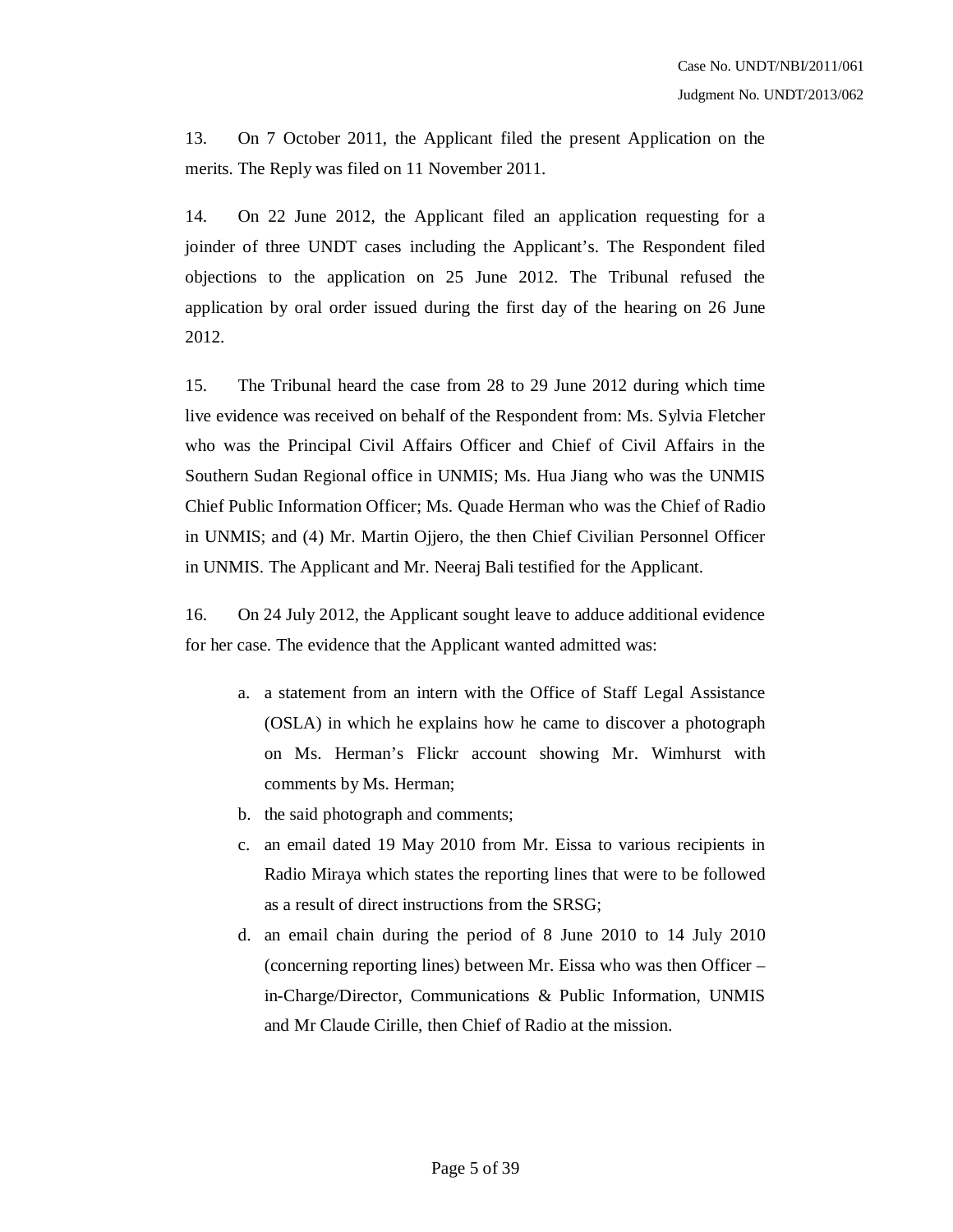e. another email chain beginning on 28 July 2010 from Mr. Bali to various recipients in which the instructions from the SRSG are mentioned.

17. On 30 August 2012, the Respondent also sought leave to file additional evidence. The evidence that the Respondent wanted admitted included:

- a. Two letters from Mr. Ojjerro informing two Broadcast Technology Technicians of their reassignment from UNMIS to the new mission, UNMISS.
- b. An extract from the Secretary-General's report on the budget for UNMISS for the period from 1 July 2011 to 30 June 2012, which identifies the posts in UNMISS's Communications and Public Information Division.

18. On 16 August 2012, the Tribunal informed the parties that the issue of admissibility of the additional evidence would be dealt with in this Judgment.

19. The parties filed their closing submissions on 31 August 2012.

## *Respondent's witnesses*

- 20. Ms. Fletcher's evidence is summarized below.
	- a. She is currently the Chief of the Recovery, Reintegration and Peace-Building Section in UNMISS at the D-1 level. Prior to joining UNMISS; she was the Principal Civil Affairs Officer and Chief of Civil Affairs in the Southern Sudan Regional office in UNMIS.
	- b. She served as the co-chairperson on CRP, a panel set up pursuant to Information Circular 327/2011, which reviewed international staff of UNMIS as part of the transition process to UNMISS.
	- c. The CRP agreed on a methodology for rating staff according to the review criteria. They agreed upon the weighting for each criterion and the points to be awarded.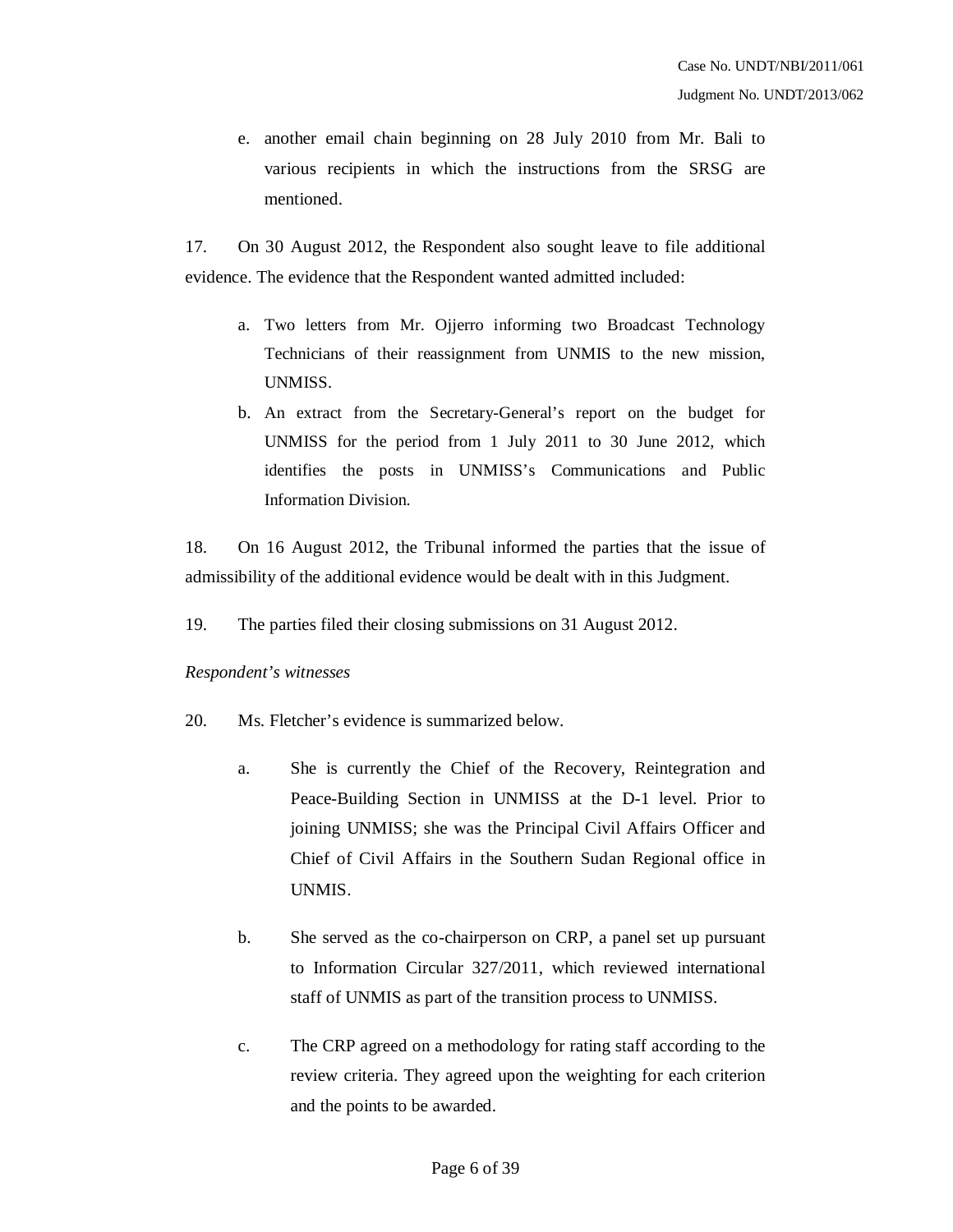- d. A rating table was drawn up to reflect what was agreed. A list of criteria that would add up to 100 points was agreed upon as follows:
	- i. Performance (based on ePAS reports).
	- ii. Performance Relevant experience/diversity.
	- iii Performance Direct relevant experience (based on PHPs).
	- iv. Adherence to core values (based on the core values section of the ePAS).
	- v. Length of service (based on PHPs).
- e. After the methodology and criteria were agreed upon, the Panel broke up into groups to conduct the reviews. All of the groups worked in one large room.
- f. She and another Panel member, the Senior Security Sector Reform Officer of UNMIS, reviewed the Applicant and Mr. Sonam Tobgyal for the one P-4 post of Broadcast Technology Officer in UNMISS.
- g. After the comparative review process, the Applicant received 63 points and Mr. Tobgyal received 74 points. The Panel recommended that Mr. Tobgyal be rolled over to the Broadcast Technology Officer post in UNMISS and that the Applicant be included in the pool of available candidates in the event that there were found to be surplus posts with similar functions in UNMISS.
- h. The Panel did not consider the job done by the Applicant in the old mission. The Panel relied on updated PHPs produced by the Applicant.
- 21. Ms. Herman's evidence is summarized below.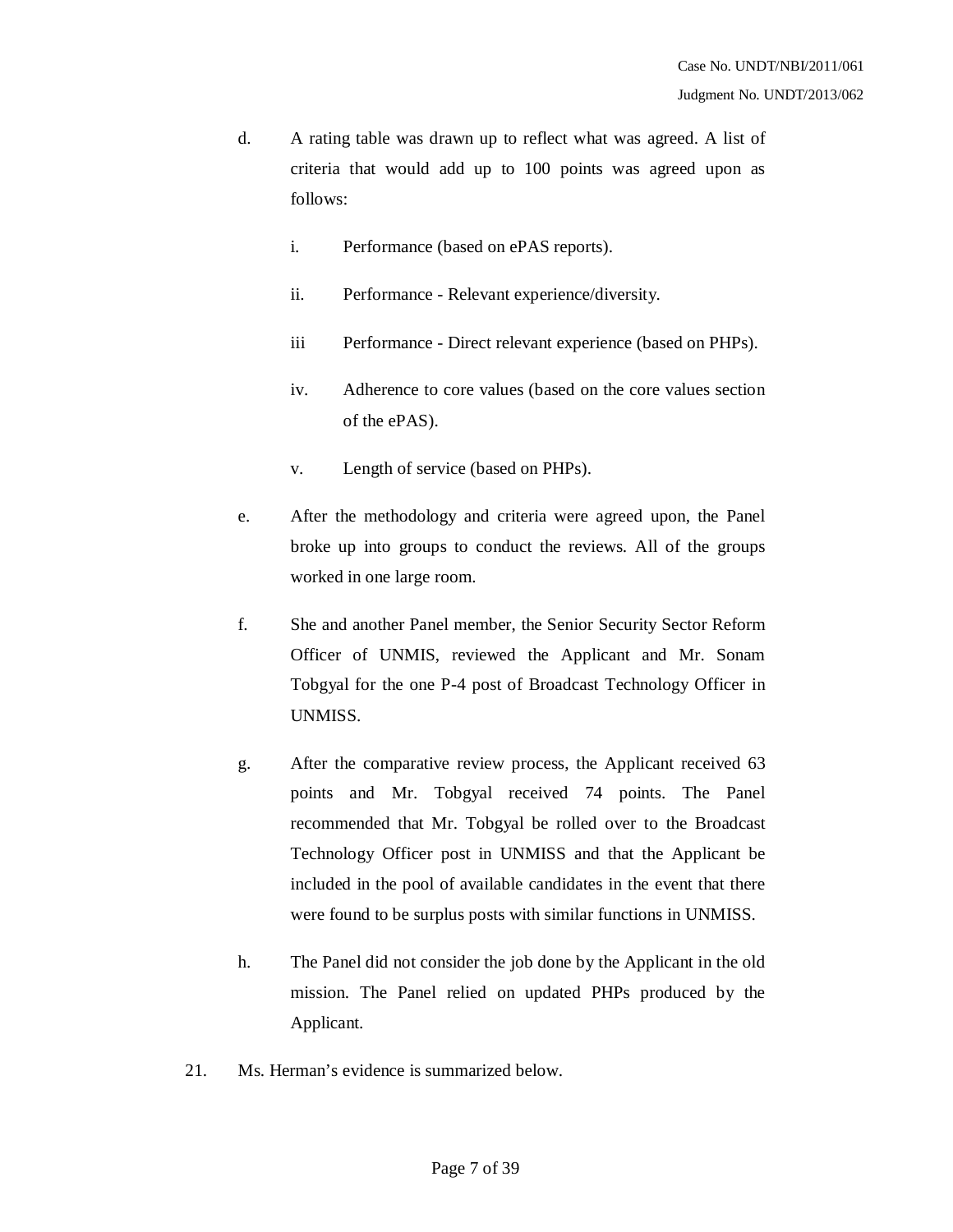- a. She is currently the Chief of Radio in UNMISS at the P-5 level. Prior to joining UNMIS she was the Chief of Radio in UNMIS. The Chief of Staff (COS) was in the panel which interviewed her for the position.
- b. She was a member of the CRP but she did not review the Applicant and Mr. Tobgyal.
- c. At the beginning of the CRP, she noticed that Mr. Tobgyal was identified as a Radio Producer in an UNMIS staffing table. Since Mr. Tobgyal performed the functions of a Broadcast Technology Officer, not a Radio Producer, she mentioned to the CCPO of UNMIS, Mr. Ojjero, that Mr. Tobgyal should be reviewed as a Broadcast Technology Officer rather than a Radio Producer.
- d. She was asked to provide the terms of reference for the one P-4 level post of BTO in UNMISS. There was a need to combine two roles of studio and transmission into one. The Applicant was in studio and Mr. Tobgyal oversaw transmission and studio.
- e. The drafting of the terms of reference was not intended to favour Mr. Tobgyal's experience over that of the Applicant. She did not have a personal interest in not seeing the Applicant transitioned to UNMISS.
- f. She knew that Mr. Tobgyal was not a radio producer but she felt that he had sat on a post that did not reflect his functions.
- g. She was aware that only one Broadcast Technology Officer P-4 post existed in UNMIS but in the context of the CRP, it was understood that where there were differences between a staff member's post title and functions, it would be addressed so that the process was fair to everyone.
- h. It is not true that two FS level technical staff members were recruited to cover studio operations after the CRP. The FS level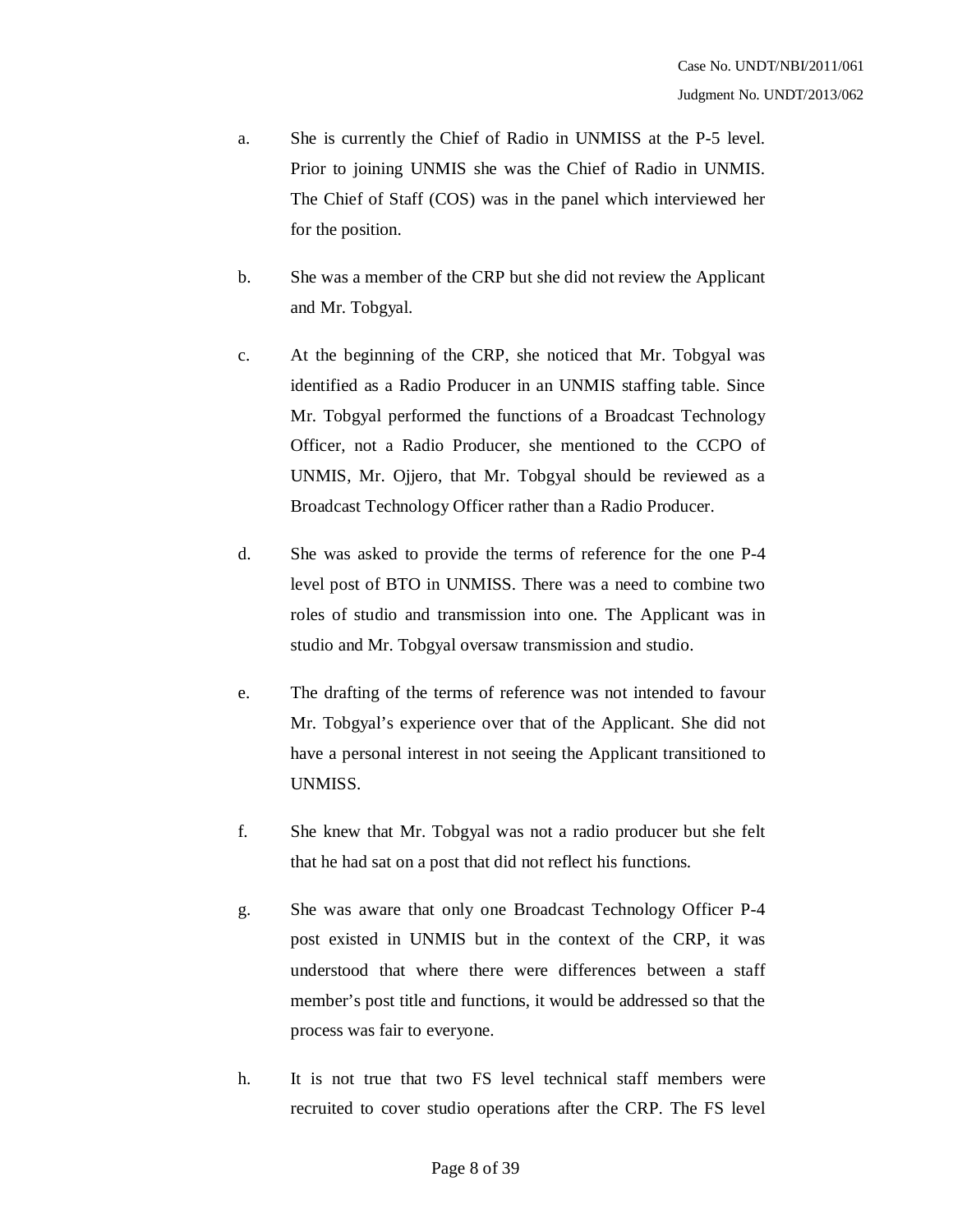staffs were always part of the mission. There were back and forth exchanges of correspondence with New York and the FS level staffs were retained in the end.

- i. The allegations that she created a hostile working environment for the Applicant and that she exerted any pressure upon her or harboured any personal animus against her are false.
- j. There was a memorandum of understanding ("the MOU") between UNMIS and a non-governmental organization, Fondation Hirondelle ("FH"), whereby the UNMIS radio station, Radio Miraya was operated under the overall authority of the Chief of Radio and under the operational editorial management of an Editor-in-Chief appointed by FH. The MOU required that decisions were to be made on a consensual basis.
- k. The lines of authority in terms of the MOU were that the radio section was divided into two: a section dealing with news and another section dealing with programs. The head of the programs section was a P-4 Radio Producer who oversaw both FH and UN staff members. This arrangement applied at both UNMIS and UNMISS. A P-4 level BTO did not fit in this context because they had no business with editorial content but only provided technical support.
- l. When she arrived in UNMIS, there had been a great deal of conflict over editorial control of the Radio Miraya between UNMIS and FH. Her job was to get the relationship back on track. Her efforts to do so were met with considerable resistance from the Applicant. They operated like two radio stations instead of one. UN staff reported to other UN staff and the same was the case with FH staff. The FH staff felt left out and there was a need to rebuild the relationship.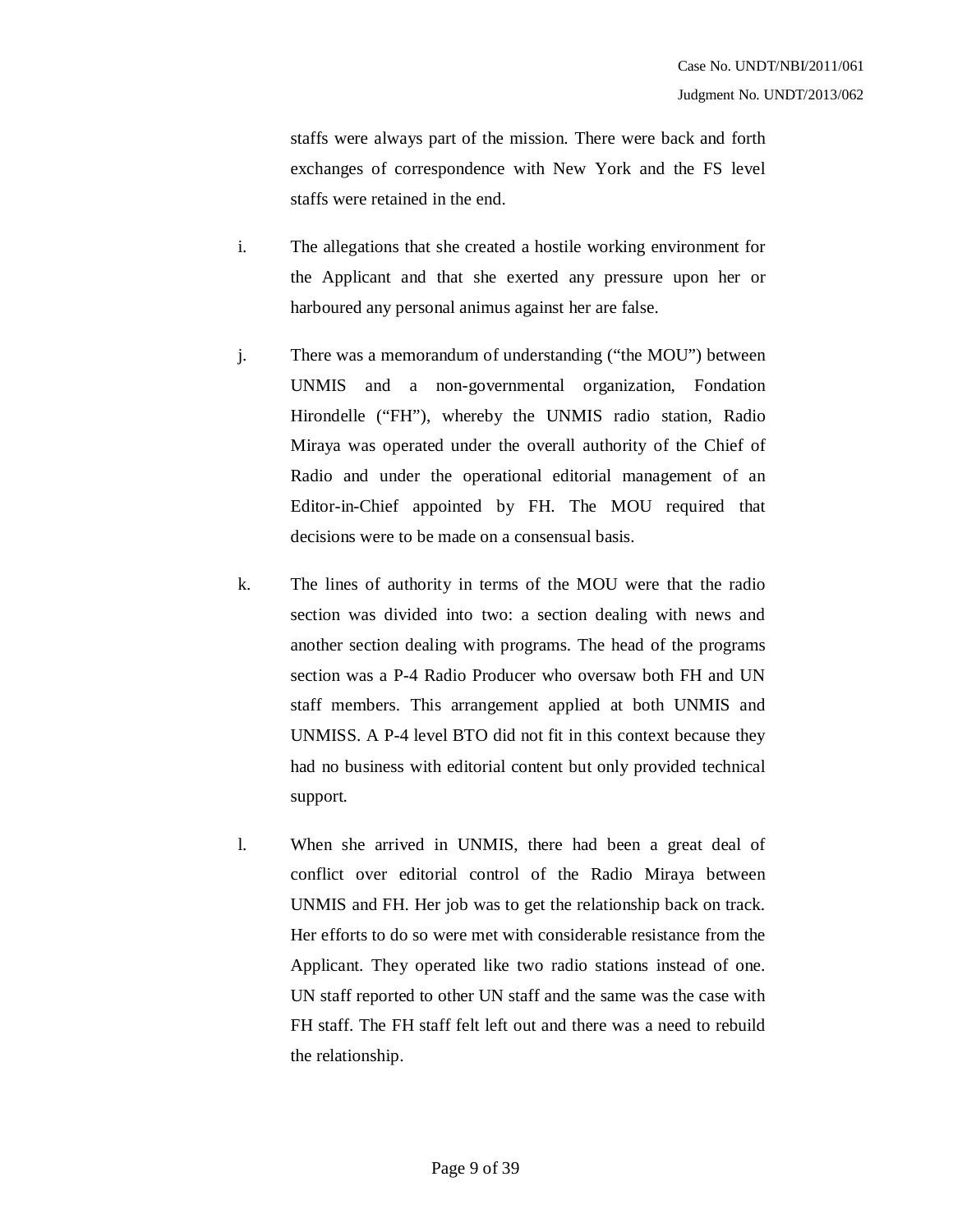- m. She had heard people mention the SRSG's directive about the working relationship between UNMIS and FH staff but she had seen nothing on paper. She therefore sought guidance from Ms. Jiang, the Chief, and Public Information Office (PIO).
- n. Her role was to focus on the day to day activities to get work on track and not to interpret the MOU. She wanted to get everyone working well together. She had never discussed these issues with Mr. Wimhurst.
- o. Shortly after she arrived in UNMIS, the Applicant went to see her with a copy of the MOU and told her that it was illegal and wrong. The Applicant informed her that she did not like to work with FH staff and would not respond to them. Over time, the Applicant became hostile to her.
- p. She, generally, had no problems with the Applicant's work performance. There was a time when certain software in Juba was not functioning and she asked the Applicant to go and fix the problem but the Applicant declined. Experts were brought in to fix the problem but the Applicant did not grant them access to a database.
- q. When she joined UNMIS, the ePAS issues were a mess. The Chief, PIO instructed that the ePASes should be properly aligned. She was informed by the Human Resources Office that in view of the fact that she had been working in UNMIS for five months, she should be the FRO or additional Reporting Officer.
- r. She did not exert any pressure to become the Applicant's FRO for the 2010-2011 ePAS cycle. As Chief of Radio, she was responsible for ensuring that performance evaluations for all staff in the Radio Unit were duly completed. She was informed by the Human Resources Office that she should be the FRO or Additional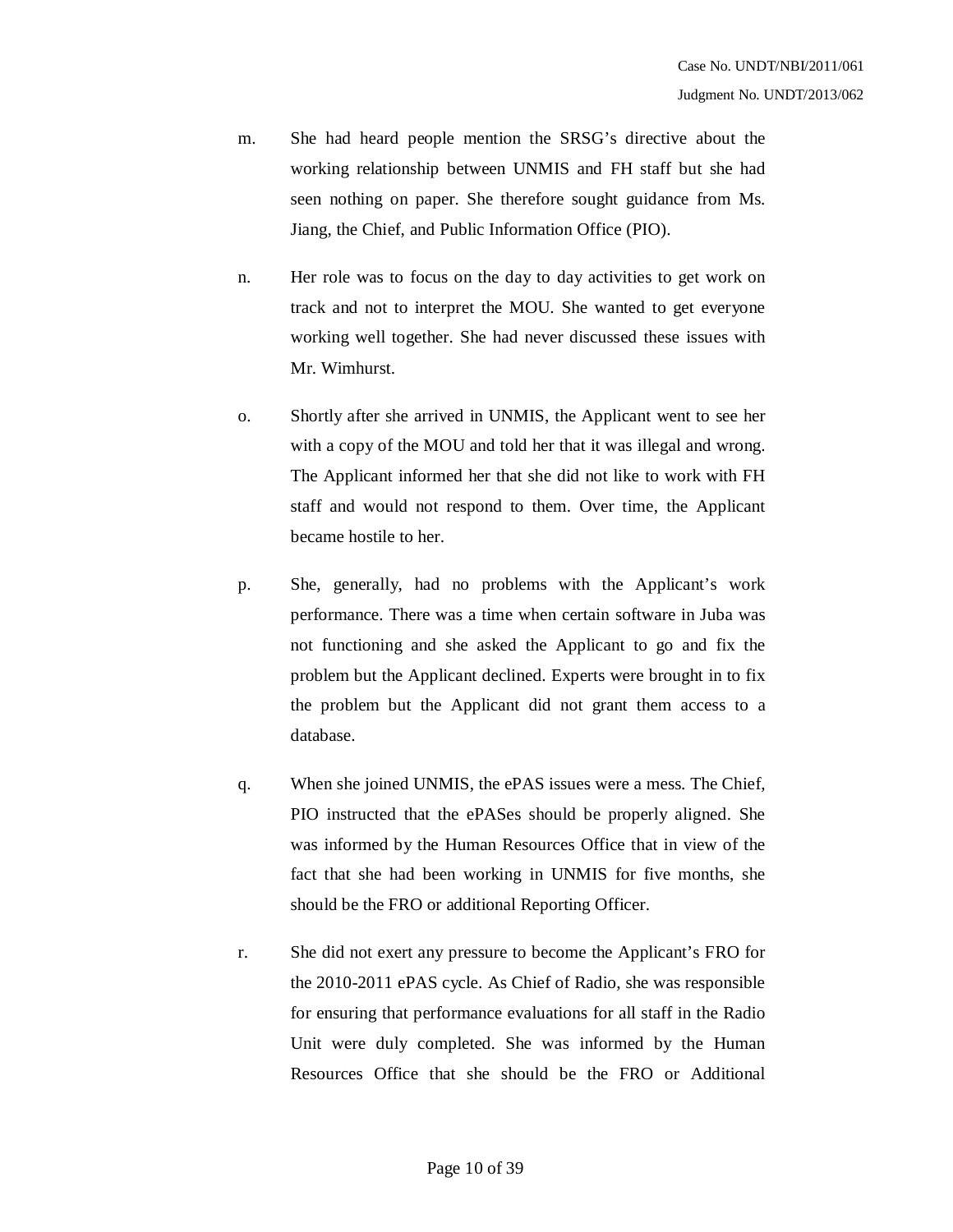Reporting Officer for a number of staff members including the Applicant.

- s. She was not aware of the numerous complaints about her that the Applicant had raised in an email dated 2 May 2011 to Ms. Jiang. The Applicant had, however, spoken to her about low staff morale as a result of the impending closure of the Mission.
- t. There was never a situation where a professional level staff member reported to national staff members. All media organizations had to work according to an editorial line.
- 22. Mr. Ojjerro's evidence is summarized below.
	- a. He is currently a Human Resources Officer in the United Nations Regional Service Centre ("RSC") in Entebbe, Uganda. Prior to joining RSC, he was the CCPO in UNMIS.
	- b. He was the *ex-officio* member of the Comparative Review Panel at the time of the transition process from UNMIS to UNMISS. As an *ex officio* member, his role was to advise the CRP on policy and guidelines but he could not vote. He was the sole adviser assisted by a team from New York's Field Personnel Division.
	- c. During the comparative review process, there were deliberations to determine which UNMIS staff should be reviewed against whom. Throughout the Mission, many staff members were placed against posts that did not reflect the functions they actually performed.
	- d. In order to ensure a fair process, the CRP decided that staff members should be reviewed against other staff members who were performing the same functions at the same level.
	- e. It was brought to his attention that Mr. Tobgyal, who was identified as a Radio Producer at the P-4 level in an UNMIS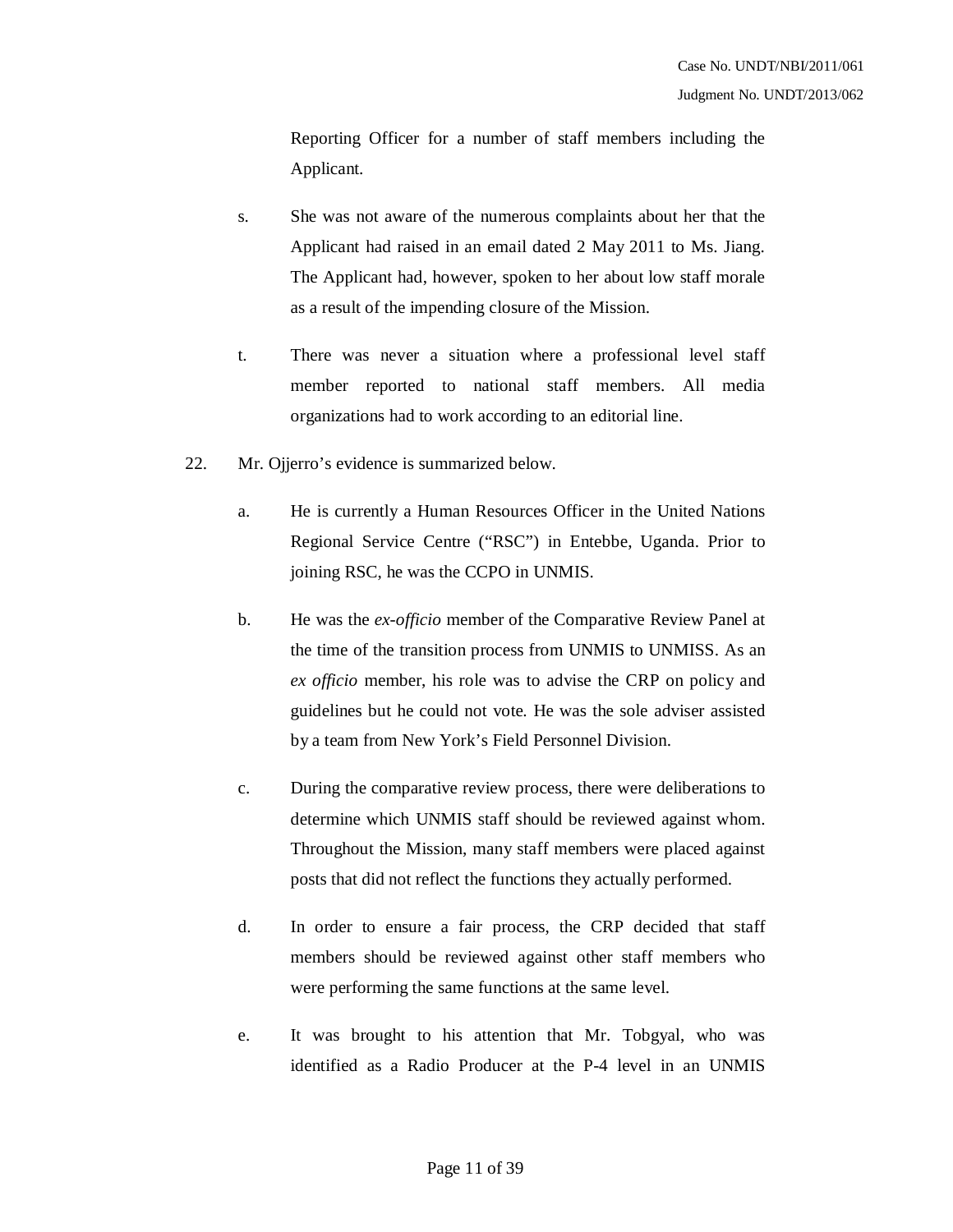staffing table, was performing the functions of a Broadcast Technology Officer at the P-4 level.

- f. He was satisfied at the time that Mr. Tobgyal was performing the functions of a BTO at the P-4 level and that he should be reviewed against the Applicant, the other P-4 Broadcast Technology Officer in UNMIS, for the one P-4 post in UNMIS.
- g. Posts had been borrowed during the referendum in South Sudan and some staff members sat on posts other than those reflected as their job titles. The practice of borrowing posts came about because there were instances when more staff members were needed and there were high vacancy rates in other areas. New York agreed that posts could be borrowed from vacancies to meet the requirements of the Mission. The borrowing of posts was a temporary arrangement.
- h. Mr. Tobgyal's title as recorded on his PHP was Technical Director/Broadcast Technology Officer. Mr. Tobgyal was the Applicant's FRO for the 2009-2010 and 2010-2011 ePAS cycles. A review of his functions, as described in his ePASes and PHP shows that he was not performing the functions of a Radio Producer.
- i. Mr. Tobgyal was recruited at the P-3 level and became a P-4 through the system of borrowing posts.
- j. He was not aware that two roles were identified in a staffing table for UNMISS dated March 2011, that of Technical Director and the other of Broadcast Technology Officer.
- k. He was not familiar with the workings of the BTO in UNMIS. He sought clarifications from those with better understanding or knowledge of the roles within the radio section. He sought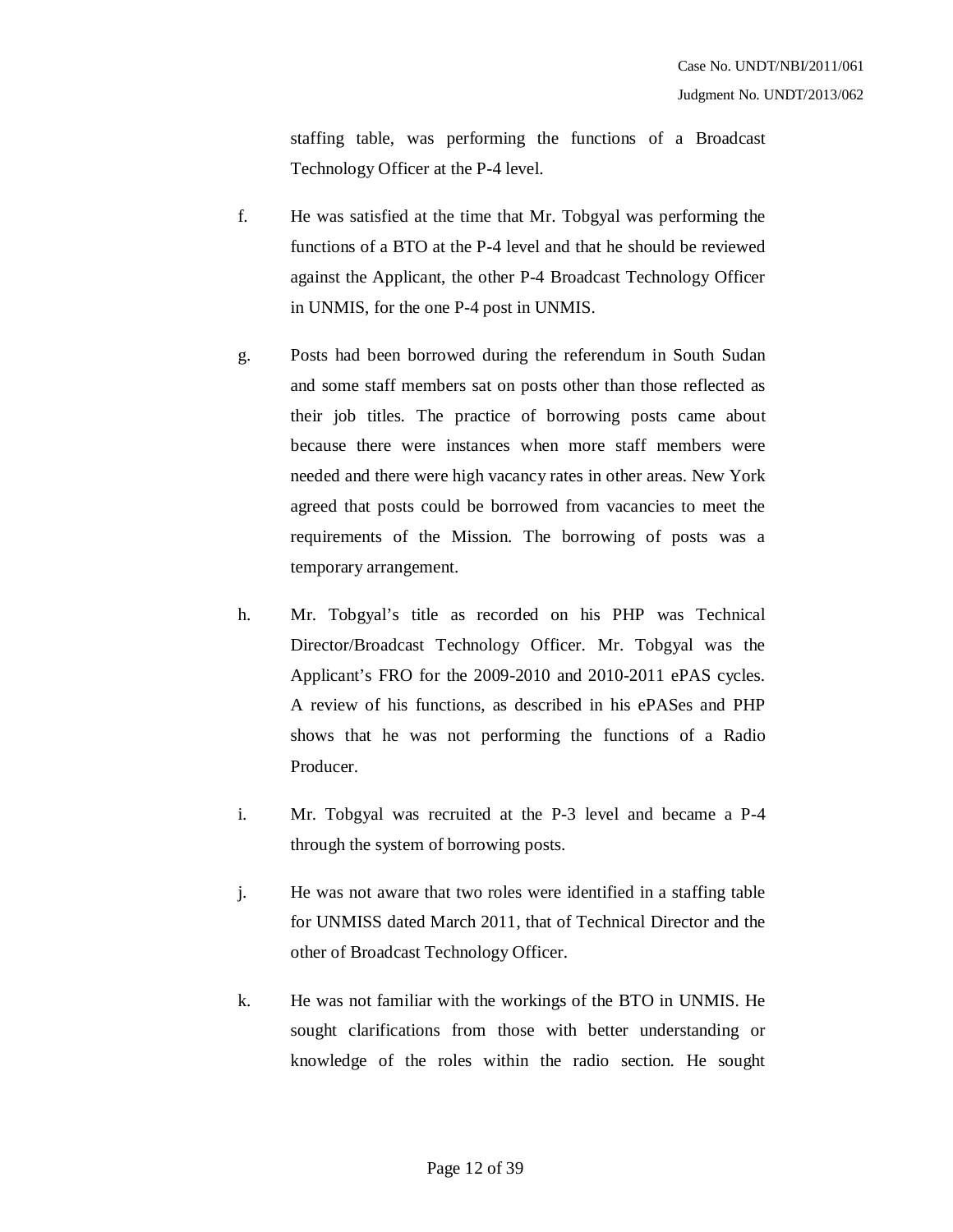guidance from the head of the relevant section whenever the need arose.

l. Ms. Herman was part of the panel but clarification was mostly sought from Ms. Jiang. No guidance was sought from Ms. Herman.

#### *Applicant's witness*

- 23. Mr. Bali's evidence is summarized below.
	- a. There were two meetings with the SRSG on the matter of editorial control and reporting lines with FH. The first meeting was called in May 2010 by the SRSG after a very damaging broadcast had gone on air. The SRSG called all the senior United Nations staff members working in radio. The SRSG was shocked to learn that the offensive broadcast had aired because FH had editorial control. He directed that United Nations staff members must have editorial control and that no United Nations staff member should report to FH personnel.
	- b. Pursuant to the SRSG's instructions, Dr. Eissa sent out a communication showing the reporting lines and informing United Nations staff members of the directive. FH staff members raised objections at various meetings and to Dr. Eissa who referred them to the SRSG's directive.
	- c. FH persisted in their objections until Mr. Wimhurst joined the United Nations in August 2010. Mr. Wimhurst directed that reporting lines and editorial control would revert to FH and also directed that the SRSG's directive should be ignored. This directive put many staff in a difficult situation.
	- d. He, Mr. Tobgyal and the Applicant requested to meet again with the SRSG which they did whilst Dr. Eissa was on leave. Mr. Wimhurst was present at the meeting but the SRSG requested that Mr. Wimhurst should leave the room. They informed the SRSG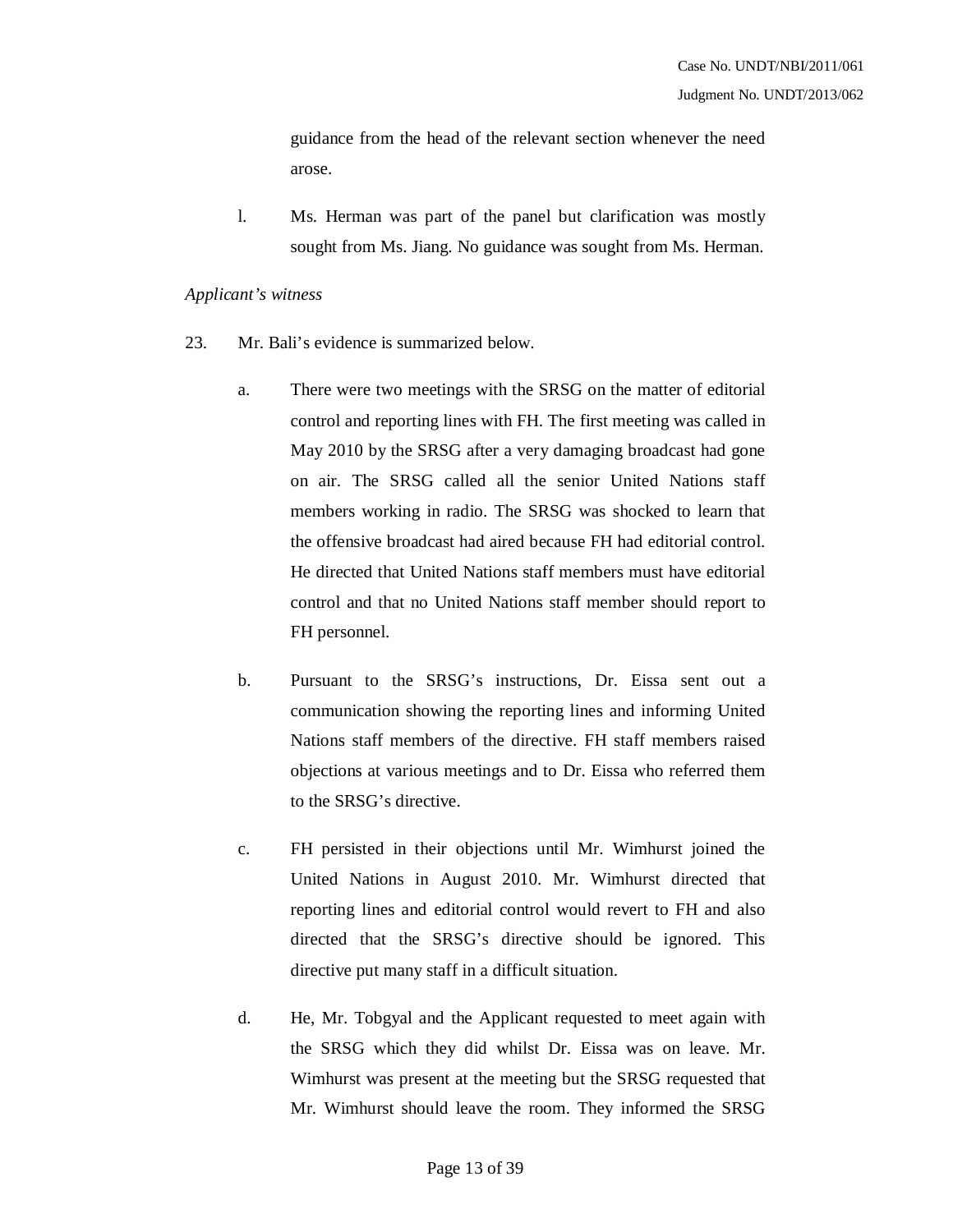that Mr. Wimhurst had reversed his previous directive. The SRSG insisted that his directive was still applicable and should be followed. When they came out of the meeting, they found Mr. Wimhurst standing in the hallway and he glared at them and nodded.

- e. The SRSG did not discuss the terms of any Memorandum of Understanding between the United Nations and FH with him.
- f. The new Chief of the Public Information Office, Ms. Herman, was recruited in mid-November 2010. She was hostile and abusive to him as evidenced by several emails she had sent him. Ms. Herman gave editorial control to FH and told United Nations staff to report to FH staff. He expressed his concerns about FH to Ms. Herman on many occasions which she ignored. This contributed to her hostility against him.
- g. Mr. Wimhurst was very close to FH staff and often said so at staff meetings. He is the one that brought Ms. Herman into the United Nations system.
- h. Ms. Herman was condescending towards the Applicant and would often dismiss her suggestions off-handedly. He witnessed this attitude during senior radio management meetings held weekly.

#### **Applicant's case**

24. The Applicant's case as per her oral testimony and pleadings is summarized below.

25. The decision to terminate her appointment was taken by the CCPO of UNMIS on 27 July 2011. The said CCPO did not have the authority to take such a decision. Consequently, the decision was *ultra vires* and unlawful.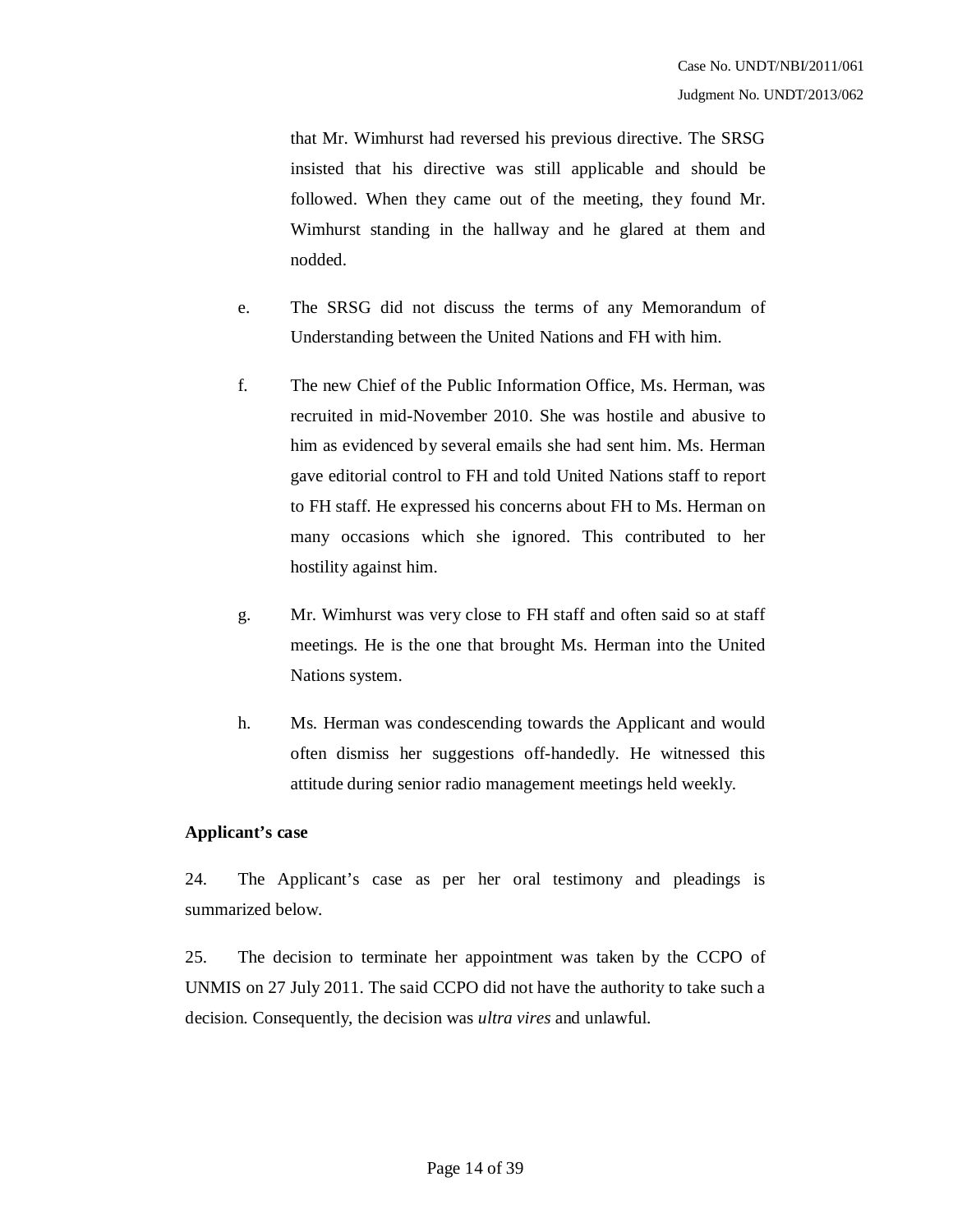26. Her separation was a unilateral act, purportedly initiated on behalf of the Secretary-General, that is, it was a termination under staff rule 9.6(a) although there is no unequivocal statement that the appointment has been terminated.

27. Pursuant to staff rule 9.6(c), termination of an appointment falls within the authority of the Secretary-General. Staff rule 9.6(c) does not provide for a delegation of this authority. ST/AI/234 Rev.1 (Administration of Staff Regulations Staff Rules), is the sole administrative instruction concerned with the delegation of authority within the United Nations and a review of this issuance demonstrates that the authority to terminate an appointment has not been delegated other than to (i) the Heads of UNOG, UNOV, UNEP and UN-HABITAT and (ii) the ASG/ORHM. Delegation must not be guessed at or presumed.

28. The Respondent had stated that the ASG/OHRM authorized the termination of the Applicant's contract. On 27 July, the CCPO issued a notice of termination. On 29 July, the Director of FPD/DFS wrote to the ASG/OHRM seeking approval for the said termination, which was duly granted. Where delegated authority exists, it must be exercised by the person in whom it is vested. Delegation must precede the taking of the decision – a delegated authority is not synonymous with the retrospective rubber stamping of a decision taken by a person without the proper authority.

29. The decision to terminate her employment was taken at the Mission level and was unlawful. Even if the ASG/OHRM had the requisite delegated authority, she could not cure a decision which was *ab initio* unlawful by subsequently authorizing it.

30. Neither staff rule 9.6 nor ST/AI/234 delegates the authority to terminate appointments to the Chief Civilian Personnel Officer of UNMIS, therefore the impugned decision is *ultra vires*.

31. Mr. Tobgyal is in fact, encumbering the P-4 Broadcast Technology Officer post in UNMISS, the precise job that the Applicant encumbered in UNMIS.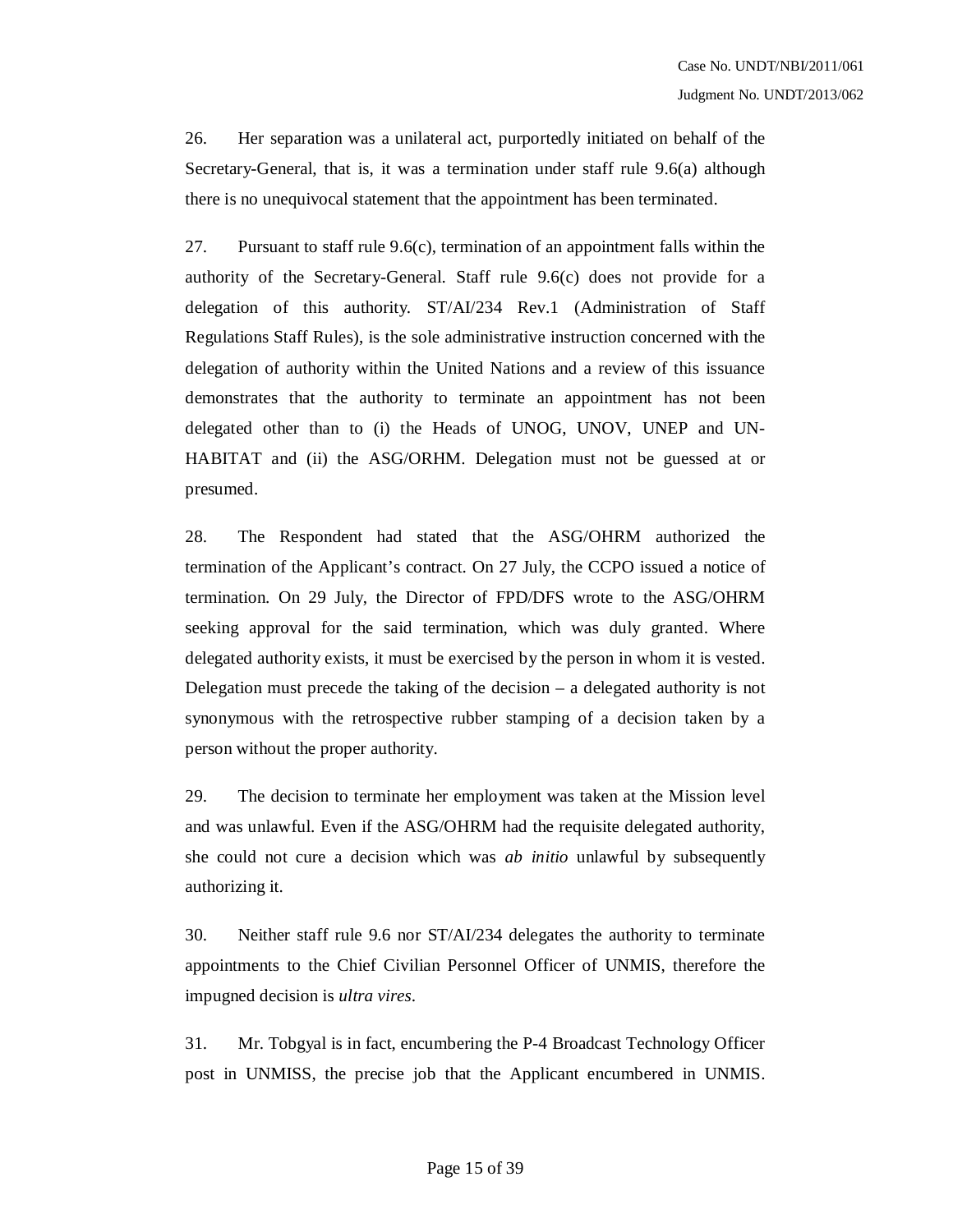Whilst employed in UNMIS, Mr Tobygal was a P-4 Radio Producer assigned to technical functions.

32. The original UMMISS PIO proposed staffing table, drafted on 21 March 2011, envisaged two separate and distinct radio technical posts – one Technical Director and one Broadcast Technology Officer. By 25 June, however, the post of Technical Director for the new mission had been scrapped. This, the Applicant submits, is not surprising, as there was no classified post for a Technical Director in UNMIS. Thus, in accordance with Information Circular 218/2011, the person who should have been transferred to the P-4 Broadcast Technology Officer post was the Applicant, as the sole P-4 Broadcast Technology Officer in UNMIS.

33. She was the only person recruited to the Broadcast Technology Officer position in UNMIS. Any *de facto* change in job title that would allow Mr Tobygal to suddenly become eligible under the terms of Information Circular 218/2011 is an unlawful attempt to circumvent proper recruitment and classification procedures and to undermine the letter and spirit of IC/218/2011.

34. Had the comparative review process been fair, transparent and lawful rather than vitiated by animus and dishonesty, she would have been transitioned to the new Mission. In support of this claim the Applicant provides the following illustrations:

- a. Her marginalization as a result of being identified as part of a group that was opposed to the relationship between Radio Miraya and Fondation Hirondelle.
- b. The harassment she suffered at the hands of Ms. Quade Herman and others orchestrated by Fondation Hirondelle.

35. She had secured the only P-4 Broadcast Technology Officer post available in UNMIS through a competitive recruitment process. Under the terms of Information Circular No. 218/2011, she was bound to be transitioned to UNMISS. The fact that Mr. Tobgyal was even in a position to be considered for the P-4 UNMISS post is evidence of bad faith or incompetence.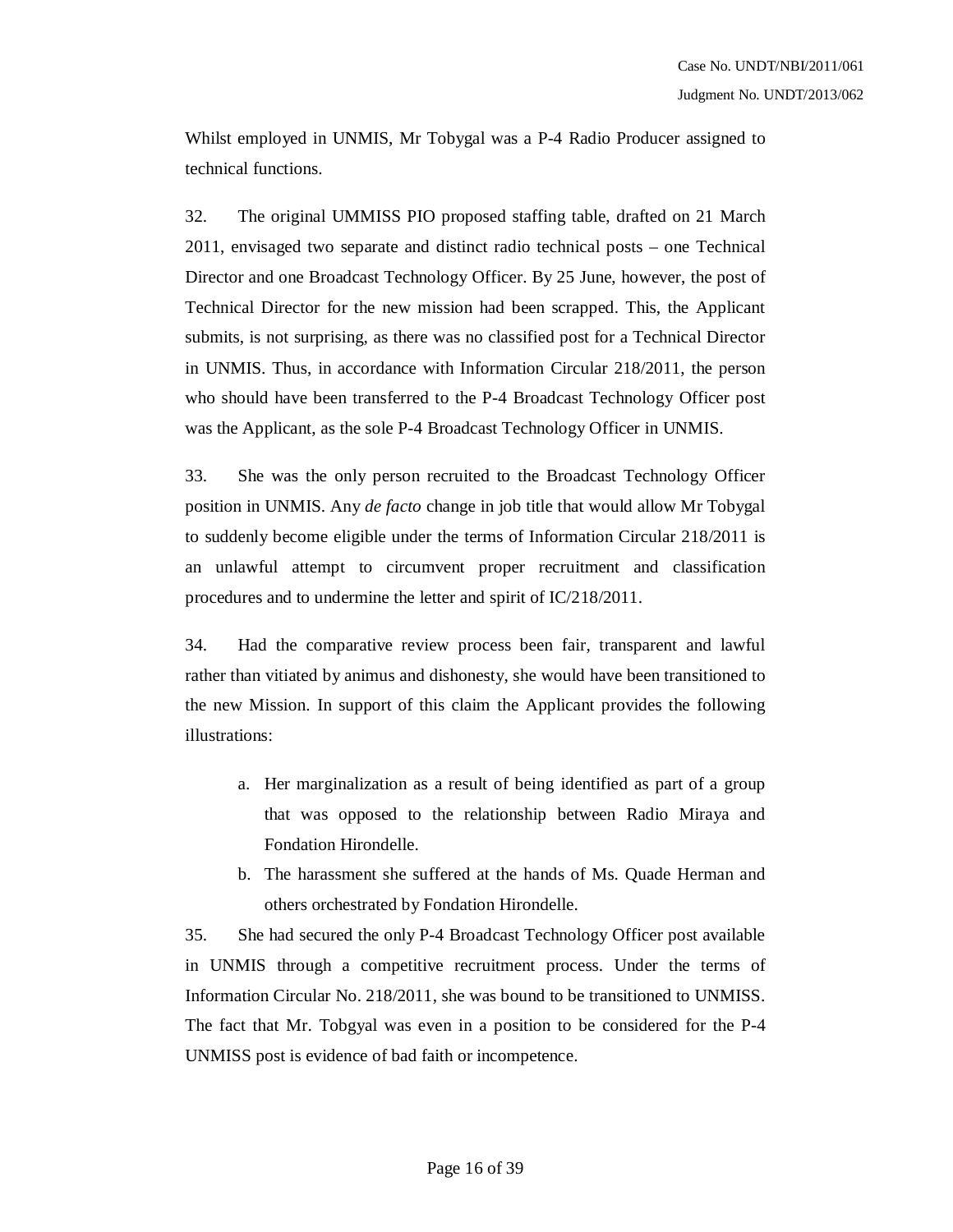36. The evidence tendered by Ms. Herman of the terms of reference which she drafted is further evidence of bad faith. Pursuant to Information Circular No. 334/2011, the one P-4 BTO post in UNMISS was either a wholly new post or a post whose functions had changed by more than 30% and as such should have been filled through the regular competitive selection process.

37. Prior to Mr. Wimhurst's and Ms. Herman's tenure, there was no evidence that her concerns regarding FH impacted on her professional relationships. The relationship with FH was in contravention of the United Nations Charter, Rules and standard operating procedures.

38. In relation to the incident referred to by Ms. Herman in her testimony where it was alleged that when certain software in Juba was not functioning and the Applicant was asked to go and fix the problem but declined, the Applicant submits that Ms. Herman had no United Nations experience and was unaware that ST/SGB/2004/15 legislates the class of persons who are to be granted access to official Information Communications and Technology systems and their responsibilities. The Applicant further submitted that contractors are specifically excluded from authorization and staff members who have custody or access to official ICT data have various responsibilities including preventing access to those not authorized.

39. Mr. Tobgyal joined UNMIS in early 2007 against a P-3 Broadcast Technology Officer post concerned solely with transmission. Ms. Herman and Mr. Ojjero testified that at the time of the comparative review process, it was discovered that Mr. Tobgyal was in fact sitting against a P-4 Radio Producer post and that a decision was taken in the interests of fairness to place him against a P-4 Broadcast Technology Officer post in a comparative review with the Applicant. The Applicant submits that Mr. Tobgyal was maneuvered into a borrowed post from a P-3 post and to maintain that he was entitled to be considered a P-4 for transitioning to UNMISS in a process that was a rare exception to the inviolability of competitive recruitment was extraordinary and unconscionable. The purported reclassification of Mr. Tobgyal's P-3 post was illegal.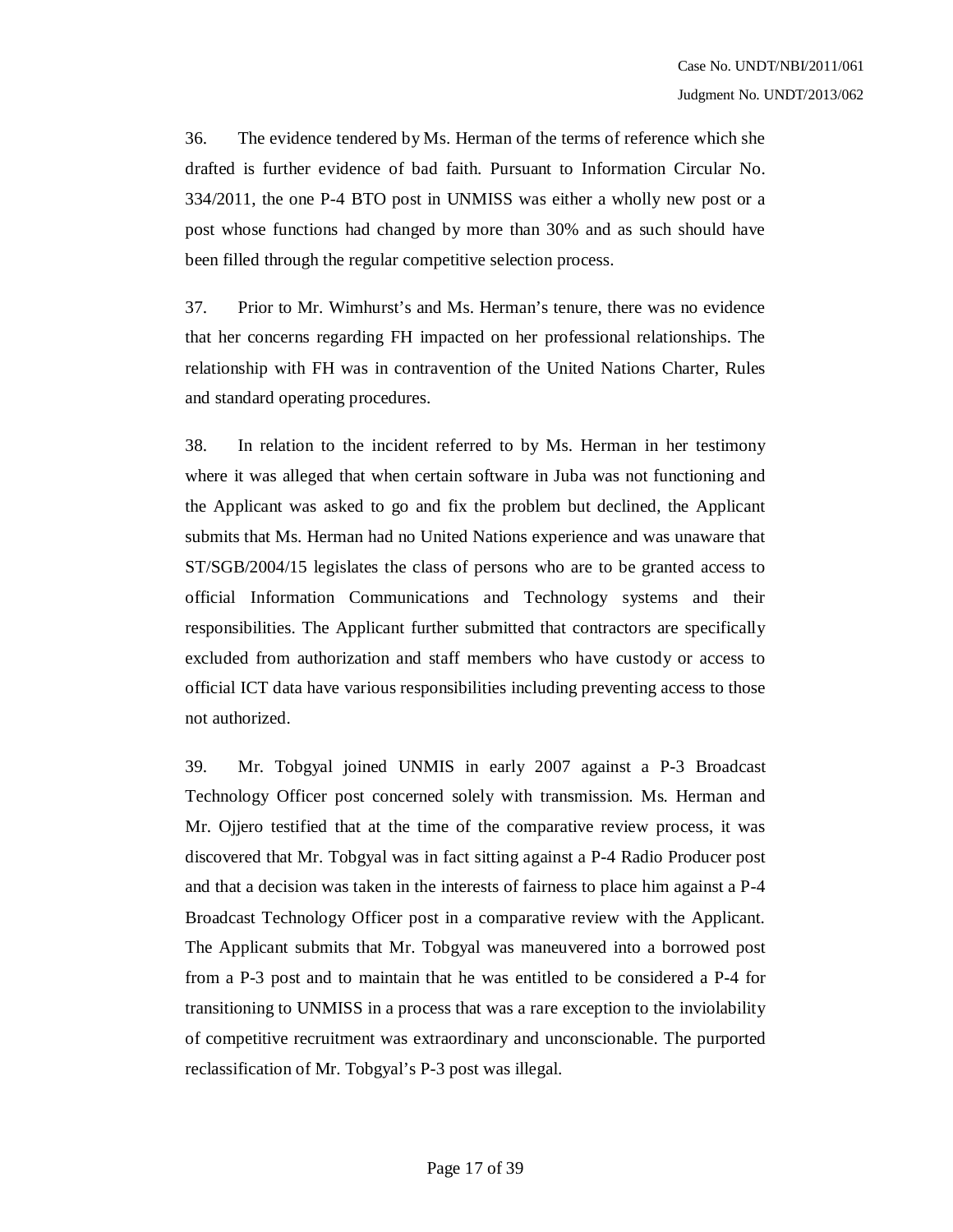40. The Applicant further submits that the terms of reference for the P-4 BTO post in UNMISS were drafted by Ms. Herman whose animus towards the Applicant has been well enumerated. The Applicant avers that they were deliberately targeted towards the transmission side of operations to minimize the possibility of the Applicant being awarded the position.

41. The Applicant submits that she is nearing retirement age and that despite her best efforts, she has been unable to secure further employment since being separated and that in the present circumstances where she has suffered significant mistreatment for seeking to uphold the United Nations' rules and regulations, the Tribunal would be justified in exceeding the two year maximum award. The Applicant further submitted that she has suffered significant moral damages as a result of the deliberate manipulation of the Organization's processes.

42. Based on the foregoing, The Applicant seeks a declaration that the decision to terminate her contract was unlawful. She further seeks appropriate remedies by way of specific action and/or damages.

#### **Respondent's case**

43. The Respondent's case is summarized below.

44. All posts within UNMIS were abolished as a consequence of the Security Council's decisions to extend the mandate of UNMIS for a final time to 9 July 2011, and withdraw UNMIS, effective 11 July 2011. In accordance with the Security Council's request that the Secretary-General transfer appropriate staff from UNMIS to UNMISS, the Administration established a transition process under which UNMIS staff members had the opportunity to be considered for retention in the new mission in South Sudan, UNMISS.

45. The Administration notified UNMIS staff through Information Circulars No. 218 and 327/2011, that some staff would be subjected to a comparative review process. The Circulars provided that, where the number of posts in the new mission was lower than the current encumbered posts in UNMIS at the same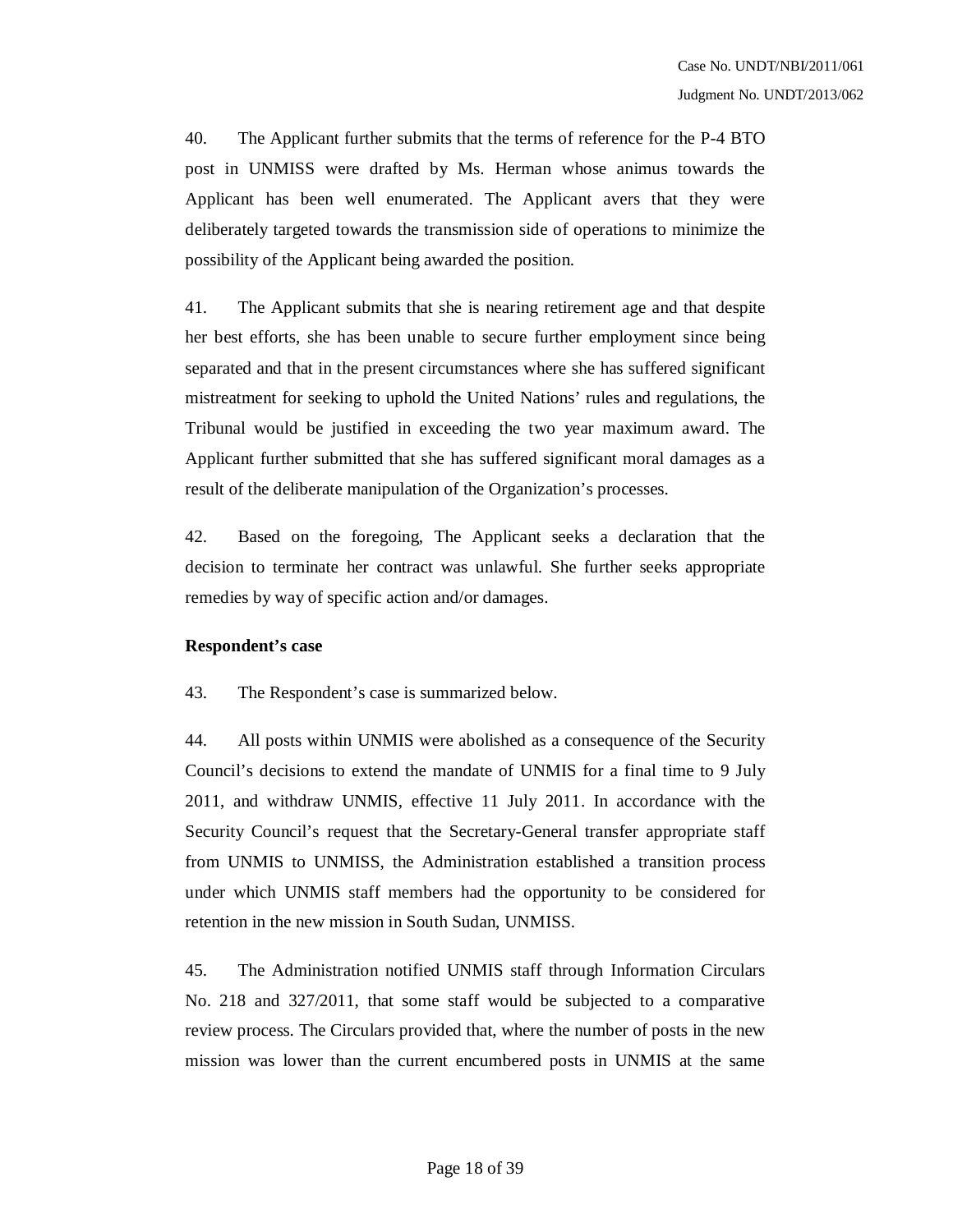occupational group and level, the staff members affected would be subject to the comparative review process.

46. The Applicant and Mr. Tobgyal were reviewed together for one P-4 BTO post in the new mission. While Mr. Tobgyal's functional title was Radio Producer, he was reviewed as a Broadcast Technology Officer.

47. At the outset of the comparative review, the Panel decided the principles for determining which staff members should be reviewed against each other, and for which posts. There were a number of cases where a staff member's functional title differed from the functions he or she performed.

48. In his evidence, the CCPO explained that this situation arose due to the practice of "borrowing" vacant posts within UNMIS to meet staffing needs. In such cases, the Panel agreed that candidates whose Post Titles were different from the functions they performed should be reviewed for positions in the occupational group of the functions currently being performed. The Panel decided to compare "apples with apples" and "oranges with oranges", that is, staff members were reviewed against other staff members who were performing the same functions, at the same level. This approach met the operation needs of the new mission, and was also fair for all staff.

49. The Panel accepted the CCPO's advice that Mr. Tobgyal should be reviewed against the Applicant. The CCPO gave evidence that he was satisfied that Mr. Tobgyal was performing the functions of a BTO, not a Radio Producer, at the P-4 level. With responsibility for advising on human resources matters in UNMIS, the CCPO was the appropriate person to advise the Panel on this matter.

50. The CCPO sought guidance from the Chief of the Public Information Office (CPIO), who was not a member of the Panel, on the technical aspects of the functions of a BTO and a Radio Producer. Further, Mr. Tobgyal's performance record (e-PAS) demonstrated that he was not performing the functions of a Radio Producer. Mr Tobgyal had also recorded in his Personal History Profile (PHP) his title of "Technical Director/Broadcast Technology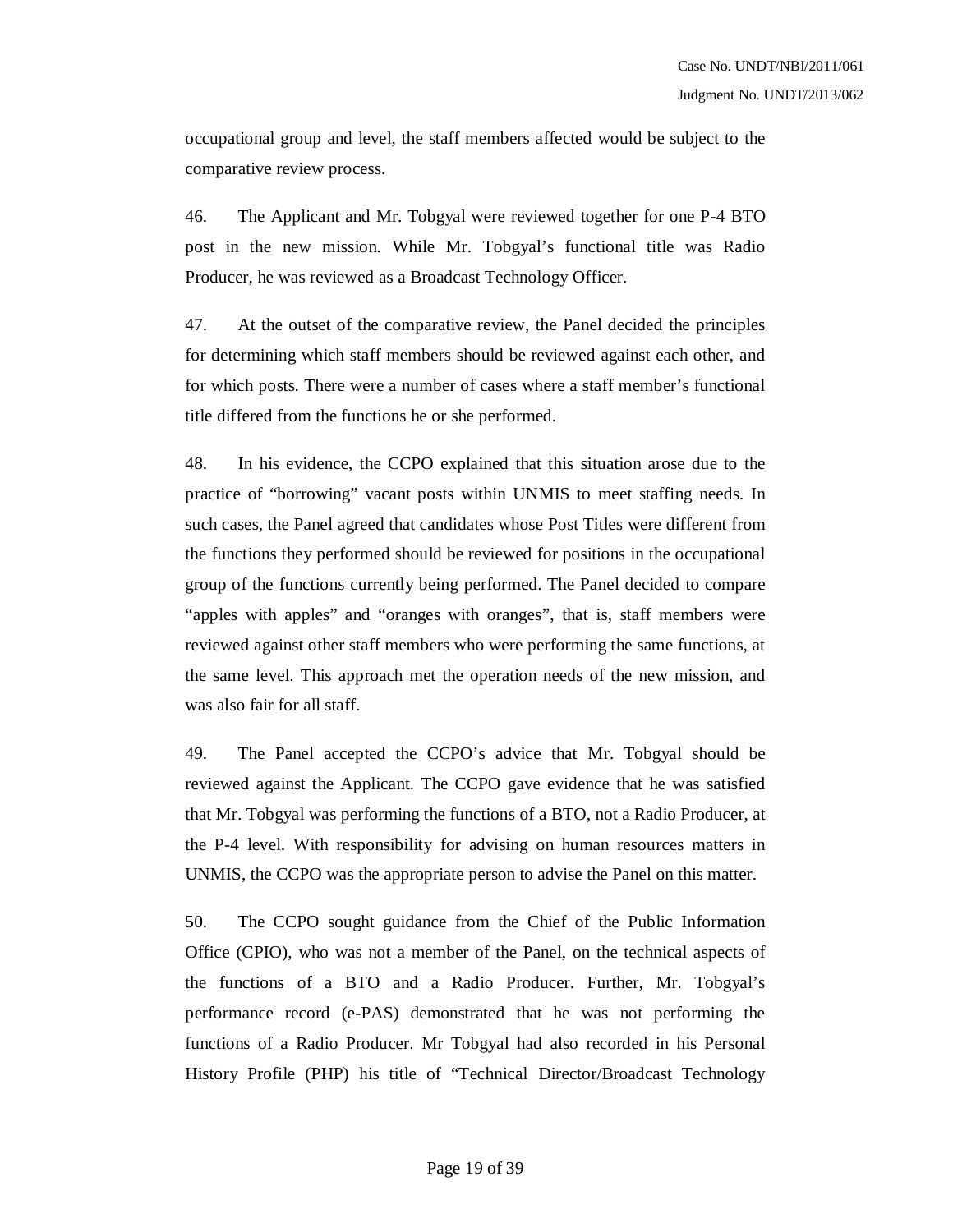Officer". Mr. Tobgyal supervised the Applicant in her role as BTO, and was the Applicant's first reporting officer for the 2009-2010 and 2010-2011 e-PAS cycles.

51. There is no merit in the Applicant's assertions that she was the only person competitively recruited to the P-4 post of BTO, and, as such, she was entitled to be automatically reassigned to the sole P-4 BTO post in UNMISS. The principles that determined which staff members would be reviewed together were agreed by the Panel. The CCPO advised, and the Panel accepted, that Mr. Tobgyal was performing the functions of a BTO at the P-4 level. As noted in the Panel's report, all the staff members reviewed, were competitively recruited.

52. The Applicant has produced no cogent evidence concerning Mr. Tobgyal's recruitment beyond mere speculation. Further, it is indisputable that it would not have been fair to review Mr. Tobgyal against the three P-4 Radio Producers when he was not performing the functions of a Radio Producer. Accordingly, the Panel's decision to review the Applicant against Mr. Tobgyal was correct.

53. The Applicant was evaluated against the review criteria, according to an objective methodology developed by the Panel. The review of the Applicant was impartial. The Panel did not make any errors in evaluating the candidates according to the agreed methodology. There is no evidence that factors that were not part of the agreed methodology were taken into account by the Panel.

54. The Applicant and Mr. Tobgyal were subject to an objective and impartial comparative review process. To avoid any potential conflict of interest, the Panel agreed that no Panel member would review a staff member in their occupational group or with whom they were close. The Applicant and Mr. Tobgyal were reviewed by two Panel members, the Co-Chairperson of the Panel (who was the Principal Civil Affairs Officer and Chief of Civil Affairs in the Southern Sudan Regional Office) and the Senior Security Sector Reform Officer of UNMIS.

55. In her evidence to the Dispute Tribunal, the Co-Chairperson stated that they did not seek or receive any input from anyone regarding the review of the Applicant and Mr. Tobgyal, save for consulting human resources colleagues to obtain technical information regarding the functions of a BTO. She stated that she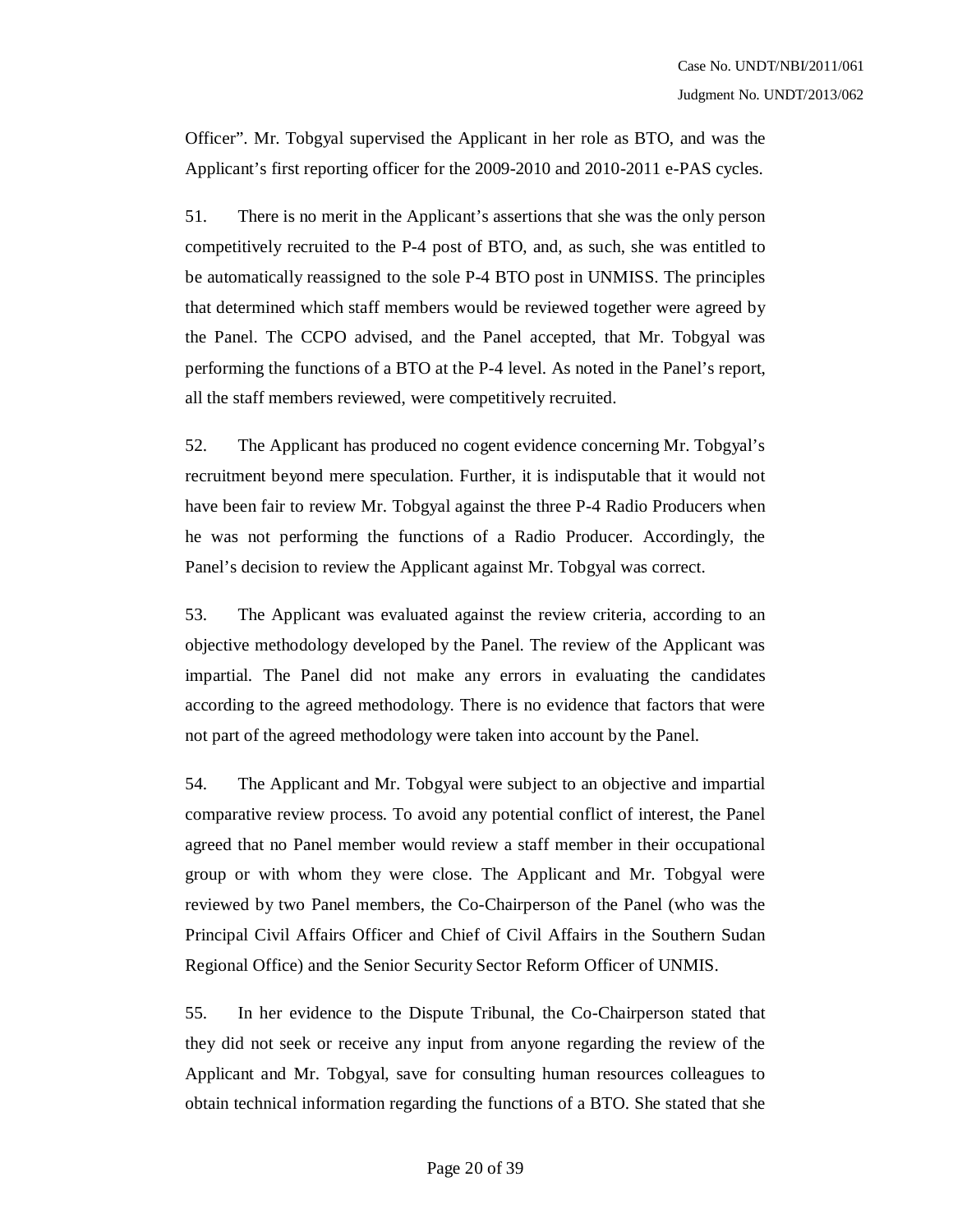did not recall speaking to the Chief of Radio, a fellow Panel member, regarding the review. In her evidence, the Chief of Radio confirmed that she did not discuss the review of the Applicant and Mr. Tobgyal with any member of the Panel.

56. To the extent that the Applicant now contends that the Panel members who carried out the review did not have experience in broadcast technology, the Co-Chairperson explained in her evidence that she and her fellow Panel member consulted colleagues who worked in human resources to gain an understanding of the functions of the BTO in UNMISS, as described in the Terms of Reference (TORs). Further, in order to ensure impartiality, the Panel member with experience of broadcast technology (the Chief of Radio) could not review the Applicant and Mr. Tobgyal.

57. The CRP methodology was not flawed. It was agreed by the Panel and was proposed in view of requirements of fairness, based on their objective observations on the performance appraisal system in the United Nations. The Dispute Tribunal does not substitute its own assessment of the methodology that should have been applied.

58. The Applicant's contention that the termination decision was motivated by improper motives on the part of the Chief of Staff and Chief of Radio is without merit. The Applicant has not discharged her burden of proving that the Chief of Staff or Chief of Radio participated in, or influenced the comparative review process, or that they held any personal animus against her. Nor did the Applicant establish any connection between the differences she had with them and the decision to terminate her appointment.

59. Contrary to the Applicant's assertions that the decision to terminate her appointment was improperly motivated, in part, due to her conflict with the Chief of Staff regarding the running of the radio station, Radio Miraya. The Respondent submits that this contention is without foundation. The Applicant has not adduced any evidence that the Chief of Staff was responsible for the termination decision. He was not a Panel member, nor is there any evidence that he was responsible for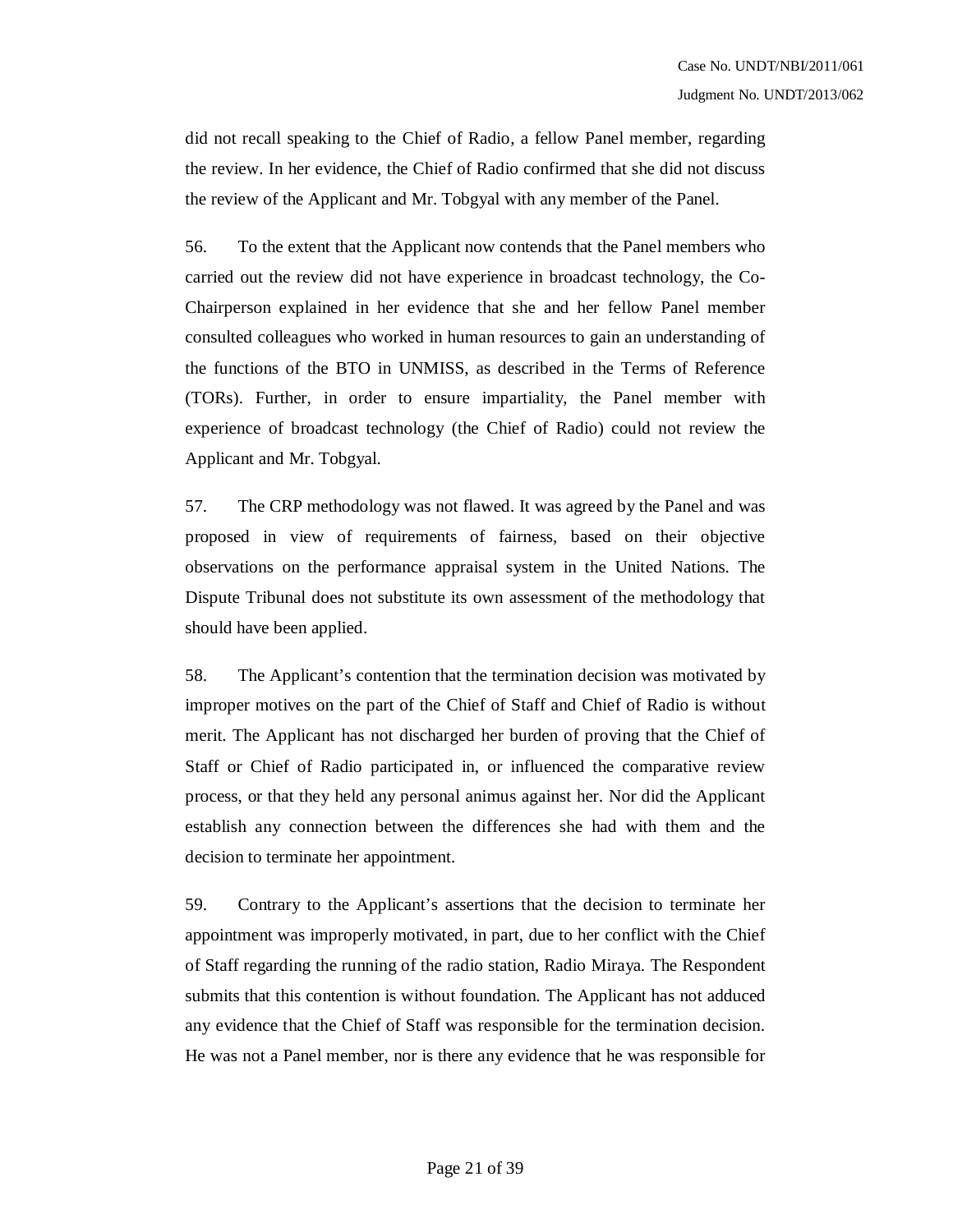the Administration's decision to accept the Panel's recommendation that Mr. Tobgyal be reassigned to UNMISS.

60. The Applicant's contention that the decision was improperly motivated as the Chief of Radio, who was a member of the Panel, did not favour the Applicant and was hostile to her due to the Chief of Radio's allegiance to the Chief of Staff is also incorrect for the following reasons:

- a. The Chief of Radio did not have any input into the evaluation of the Applicant and Mr. Tobgyal against the review criteria. The Chief of Radio's evidence, corroborated by the Co-Chairperson of the Panel, should be accepted.
- b. The Chief of Radio properly drew to the CCPO's attention that Mr. Tobgyal ought to be reviewed as a P-4 BTO in view of the Panel's agreed approach regarding which staff should be reviewed together. The CCPO advised the Panel that she was correct.
- c. The Chief of Radio did not draft the TORs for the P-4 BTO post in UNMISS with the goal of favouring Mr. Tobgyal. She explained in her testimony that, previously, the UNMISS staffing table included two P-4 BTOs, which reflected the staffing situation in UNMIS, with one officer responsible for studio operations (the Applicant) and the other responsible for transmission operations (Mr. Tobgyal). However, the new staffing table included just one P-4 BTO. Therefore, the TORs for the UNMISS post combined the roles and, by necessity, the duties and responsibilities described in the TORs covered both studio operations and broadcast transmission operations.
- d. In cross-examination, the Chief of Radio denied that any concerns about the Applicant influenced the drafting of the TORs. The Respondent submitted that the Applicant had adduced no evidence that casts any doubt on the testimony that the TORs were not drafted on the operational requirements of UNMISS in mind.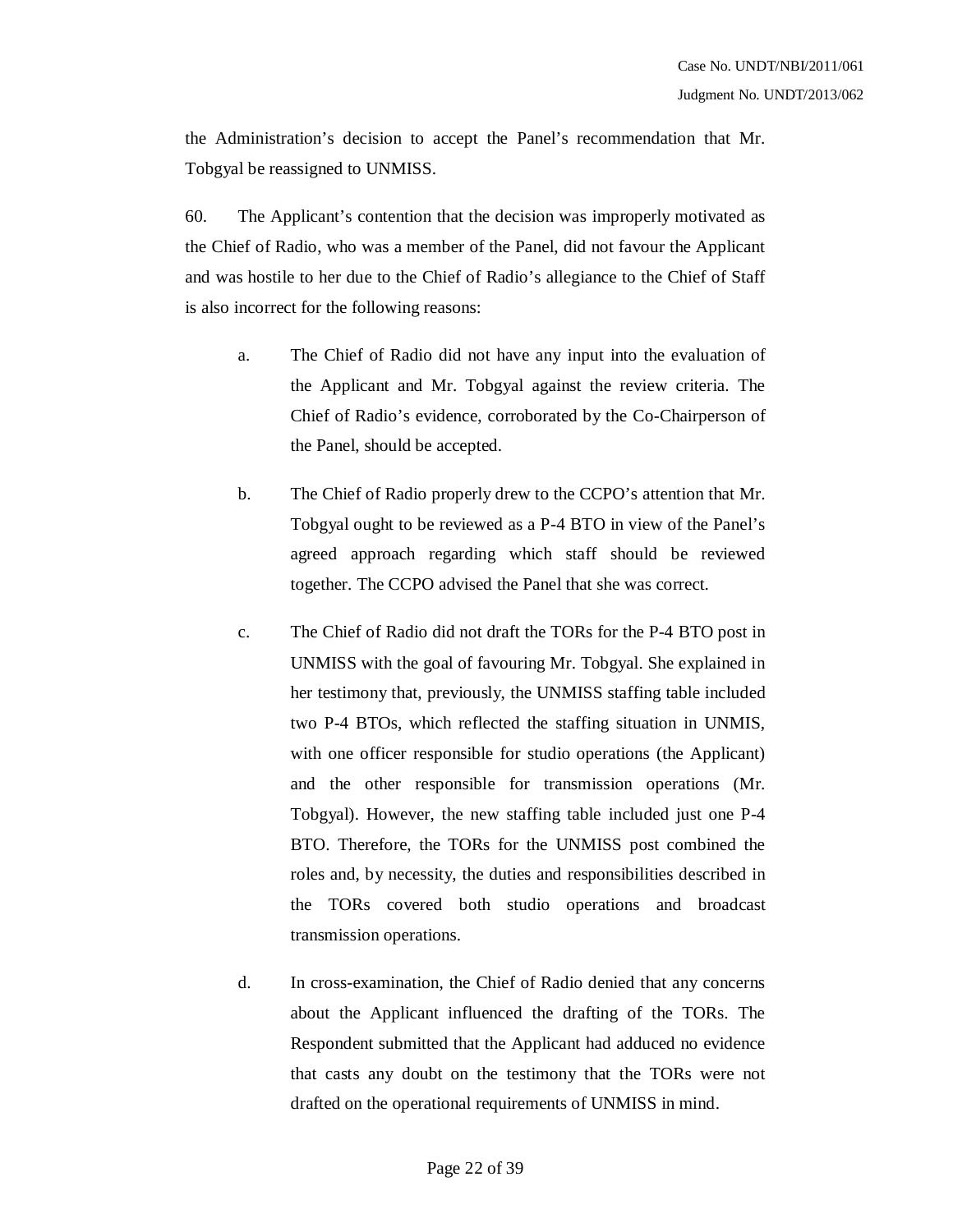- e. In cross-examination, it was suggested to the Chief of Radio that UNMISS was forced to take back two technical staff who were not transitioned to UNMISS to cover the studio operations in Radio Miraya. The Applicant claimed in her evidence that one staff member, Mr. Sayi, was later reinstated. In her evidence to the Dispute Tribunal, the Chief of Radio explained that this was incorrect. There were two FS (field service) technical staff in UNMIS and they both were transitioned to UNMISS. Initially, there was a proposal to remove the two FS posts from the UNMISS staffing table. These posts were later put back in the staffing table, and the two technical staff members were not separated.
- f. The Chief of Radio was proposed as a Panel member by the Chairperson of the UNMIS FSU, not the Chief of Staff. The Chief of Radio's evidence in this regard is not refuted.

61. The allegations of harassment of the Applicant by the Chief of Radio are without merit. The Applicant has not demonstrated that she was subjected to a hostile work environment and pressure from the Chief of Radio.

62. The Applicant's attempt to impugn the selection of the Chief of Radio is without merit. The contention that the Chief of Radio was the least qualified candidate is made without any factual basis. The Applicant played no part in her recruitment. The Chief of Radio denied that she knew the Chief of Staff before she joined UNMIS, and her evidence should be accepted. The Applicant presented no evidence on who selected the Chief of Radio: the Chief of Staff was just one of the panel members. Nor did the Applicant present evidence concerning the identity of the hiring manager, or the head of department/office that made the selection decision under ST/AI/2010/3 (Staff selection system).

63. There is no credible evidence that the Chief of Radio held any animosity towards the Applicant as the Applicant had raised concerns about the issue of editorial control over Radio Miraya.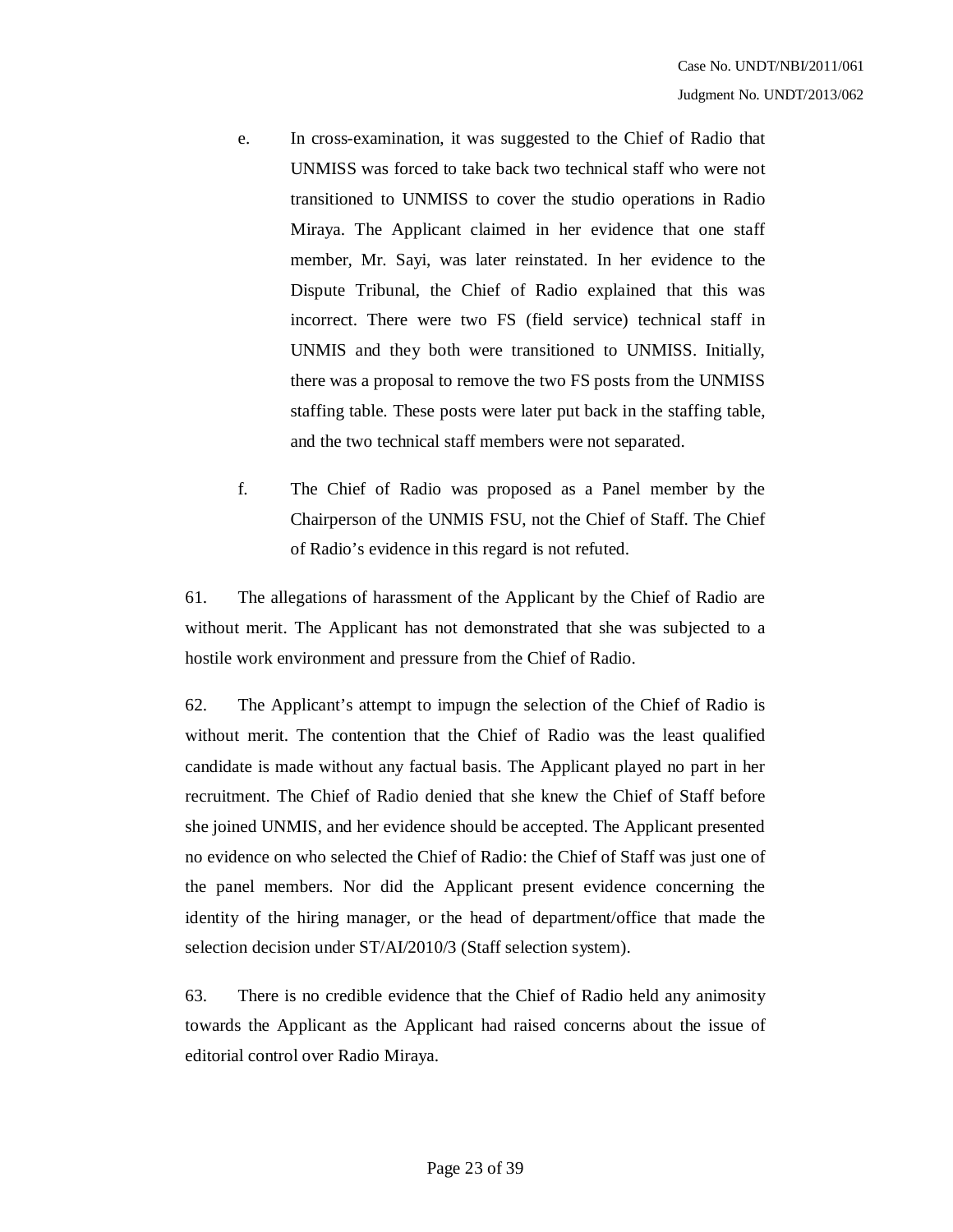64. The issue of editorial control was addressed in the MOU between UNMIS and FH. The MOU provided that decisions with respect to editorial matters would be made on a consensual basis, with the UNMIS Chief of Radio retaining ultimate decision-making authority. The MOU also provided for editorial lines to be jointly defined by the Chief of Radio and FH's Editor-in-Chief. It appears that there was considerable disagreement between FH staff and some UNMIS staff (including the Applicant) over the implementation of these provisions at the working level.

65. The Applicant's assertions that the MOU appeared to contravene United Nations rules and regulations, are not supported by any evidence. The Office of Internal Oversight Services (OIOS) Audit Report of the public information programme in UNMIS did not identify any such contraventions. Further, OIOS expressed no concern that the editorial reporting lines violated the Staff Regulations and Rules by having United Nations staff report to FH staff.

66. Much was made by the Applicant of the intervention by the SRSG on the issue of editorial control. However, this was before the Chief of Radio joined UNMIS. It is reasonable to infer that the instructions issued by the SRSG in May and August 2010 were simply to ensure that the MOU, which provided that editorial control ultimately remained with the Chief of Radio, was properly implemented by Mr. Eissa and Mr. Bali in their capacities, respectively, as Officer-in-Charge, CPIO and Officer-in-Charge, Chief of Radio.

67. The Chief of Radio's evidence that she encountered considerable resistance from the Applicant to her efforts to put the relationship between FH and UNMIS back on track should be accepted. In this regard, the Applicant has produced no evidence that she raised concerns about the Chief of Radio's approach to editorial control of Radio Miraya directly with her, or with other members of senior management, for example, the CPIO, the Chief of Staff, or the SRSG.

68. The Chief of Radio explained in her evidence that the Applicant did not raise concerns about their working relationship directly with her. The Chief of Radio testified that she was shocked to read the Applicant's complaints contained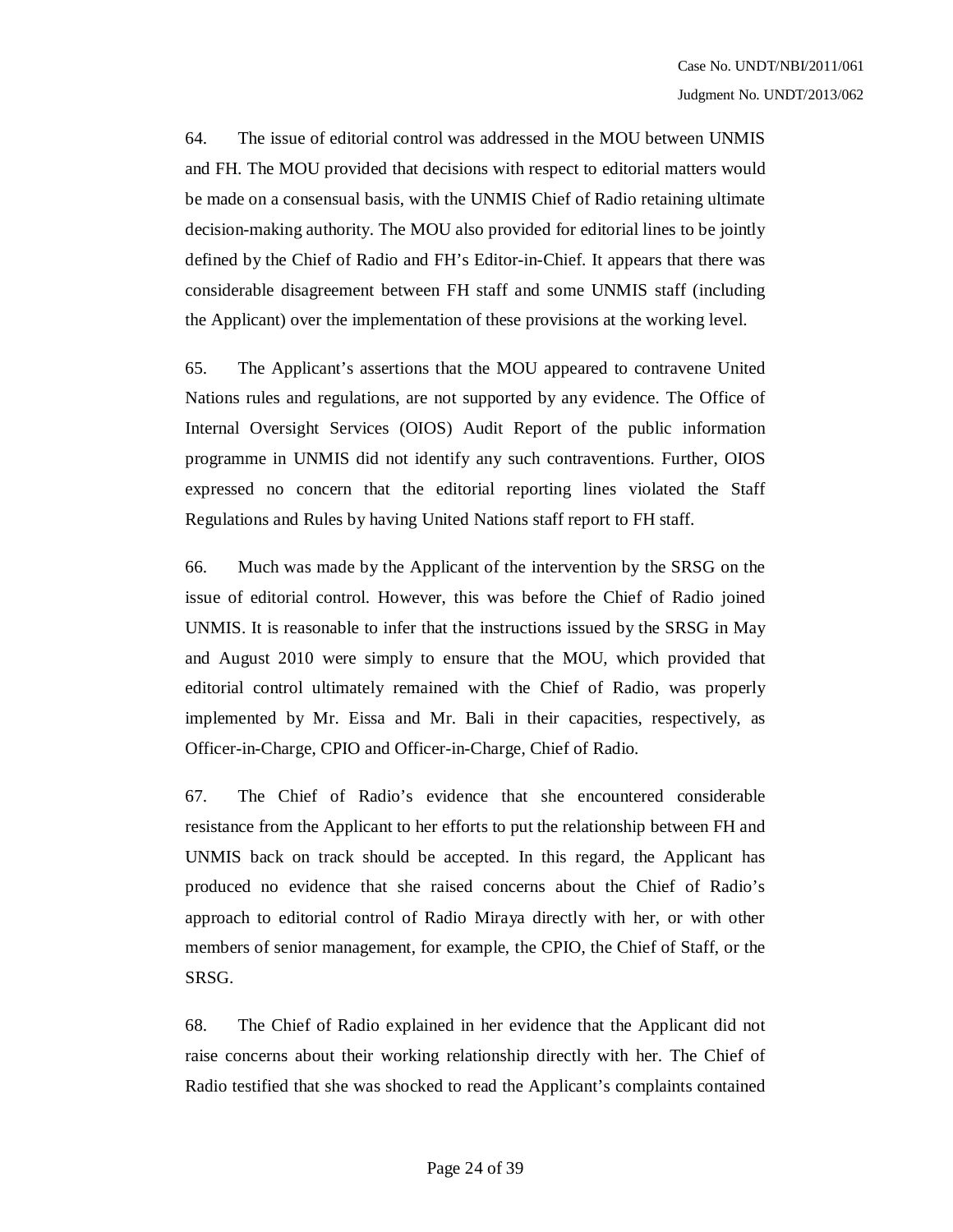in her email to the CPIO of 2 May 2011. In her evidence, the Chief of Radio denied ever calling the Applicant paranoid.

69. The Chief of Radio also denied that she was disparaging during her interactions with the Applicant. She explained the operational decisions she took which were the subject of the Applicant's complaint to the CPIO. She testified that, while the Applicant generally performed well, she had failed to address technical problems with the RSC database. As a consequence, the Chief of Radio was required to intervene. Further, the Chief of Radio's instructions to withhold information about the suspension of the Nilesat Satellite service was a decision that she judged was necessary in the circumstances. The Applicant simply disagreed with this decision. Such disagreements on operational decisions are a normal part of any workplace, and do not by themselves prove hostility in the workplace.

70. The Applicant's contentions that Ms. Herman put pressure on her to become her Second Reporting Officer are without merit. The CPIO gave a written instruction to the Applicant and Mr. Eissa to amend the Applicant's e-PAS to replace Mr. Eissa with the Chief of Radio as the Applicant's Second Reporting Officer. Given her role, the CPIO had the authority and responsibility for determining the reporting lines for staff within the Public Information Office.

71. It is reasonable to infer that the Applicant's perception of her interaction with the Chief of Radio was clouded because she did not accept the recruitment of the Chief of Radio, and, her misplaced belief that the Chief of Radio was pursing an agenda on behalf of the Chief of Staff. The evidence of Mr. Bali, who was unsuccessful in applying for the position of Chief of Radio, should also be assessed in this light. Mr. Bali's evidence regarding the interaction between the Chief of Radio and the Applicant was, necessarily, biased in view of his own perceived difficulties with the Chief of Radio.

72. The termination decision was not unlawful on the ground of lack of delegated authority. Should the Dispute Tribunal find that the termination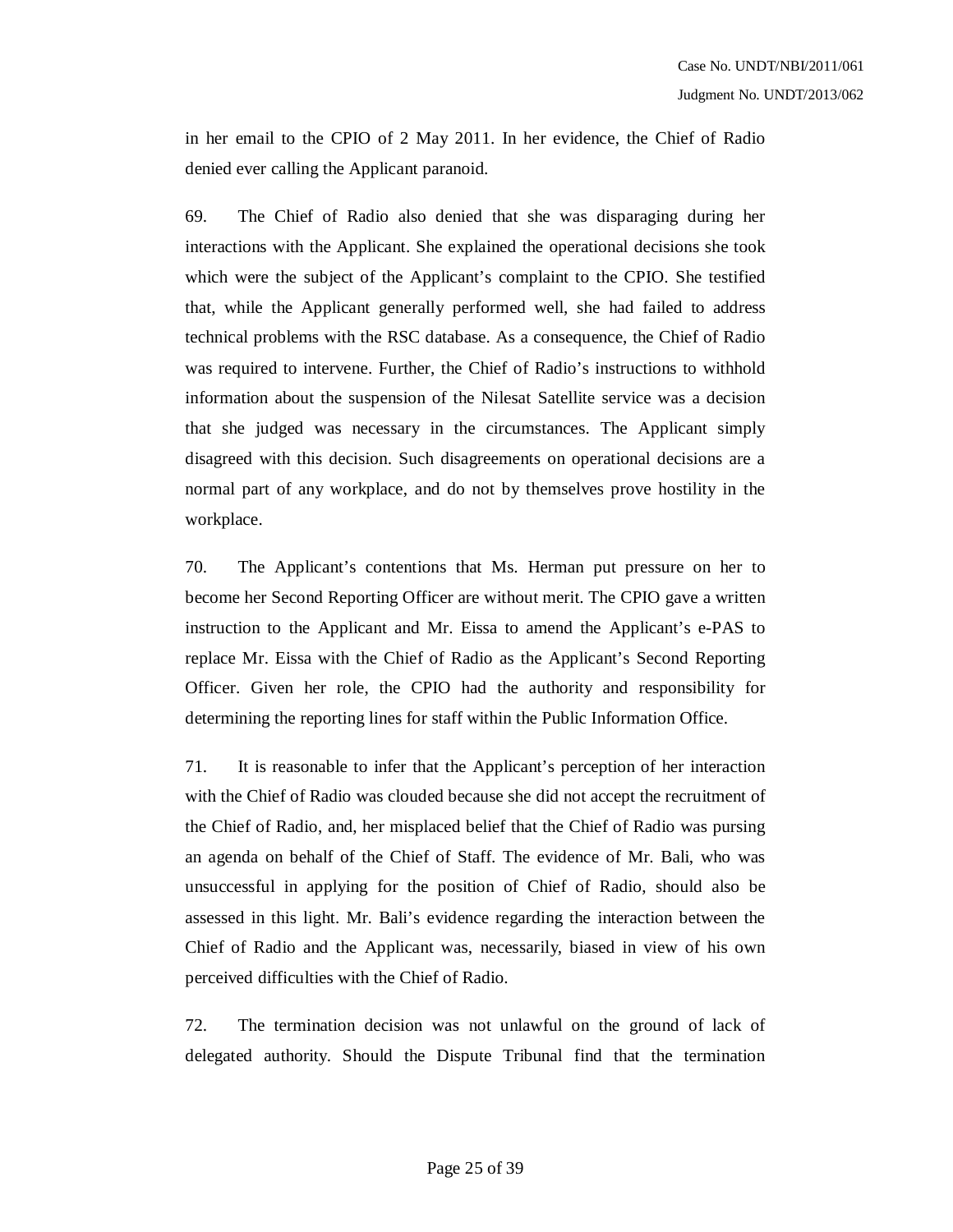decision was unlawful on the ground of lack of delegated authority; the Applicant is not entitled to any compensation as she has suffered no consequential damage.

73. The Applicant had no legitimate expectation that her fixed-term appointment would not be terminated.

74. The Secretary-General has a broad discretion in determining the operational needs of a new field mission based on its mandate. This discretion includes staffing levels and the functions of posts. The Secretary-General's discretion extends to formulating a transition process under which peacekeeping mission staff members whose appointments are terminated may be reassigned to a new mission.

75. It is not for the Dispute Tribunal to substitute its views for those of the Secretary-General with regard to the transition process, or the staffing requirements of a peacekeeping mission. A decision following a comparative review process may only be set aside on limited grounds, for example, breach of procedure during the comparative review, or the review was arbitrary, motivated by improper purposes, relevant factors were ignored or irrelevant factors taken into account.

76. Following the comparative review process, the Panel awarded the Applicant 63 points out of a possible 100 points based on the pre-determined review criteria and methodology. The Applicant's point total resulted in the Applicant being ranked second behind Mr. Tobgyal who received 74 points. The Panel therefore recommended that the first-ranked candidate be reassigned to the only available P-4 BTO post in UNMISS. The Administration accepted the Panel's recommendation.

77. The Applicant has not adduced any evidence or demonstrated to the Dispute Tribunal that the comparative review process was flawed.

78. As no additional posts were established in UNMISS after the comparative review, the Applicant's appointment was terminated. The reason for the termination was the abolition of all UNMIS posts.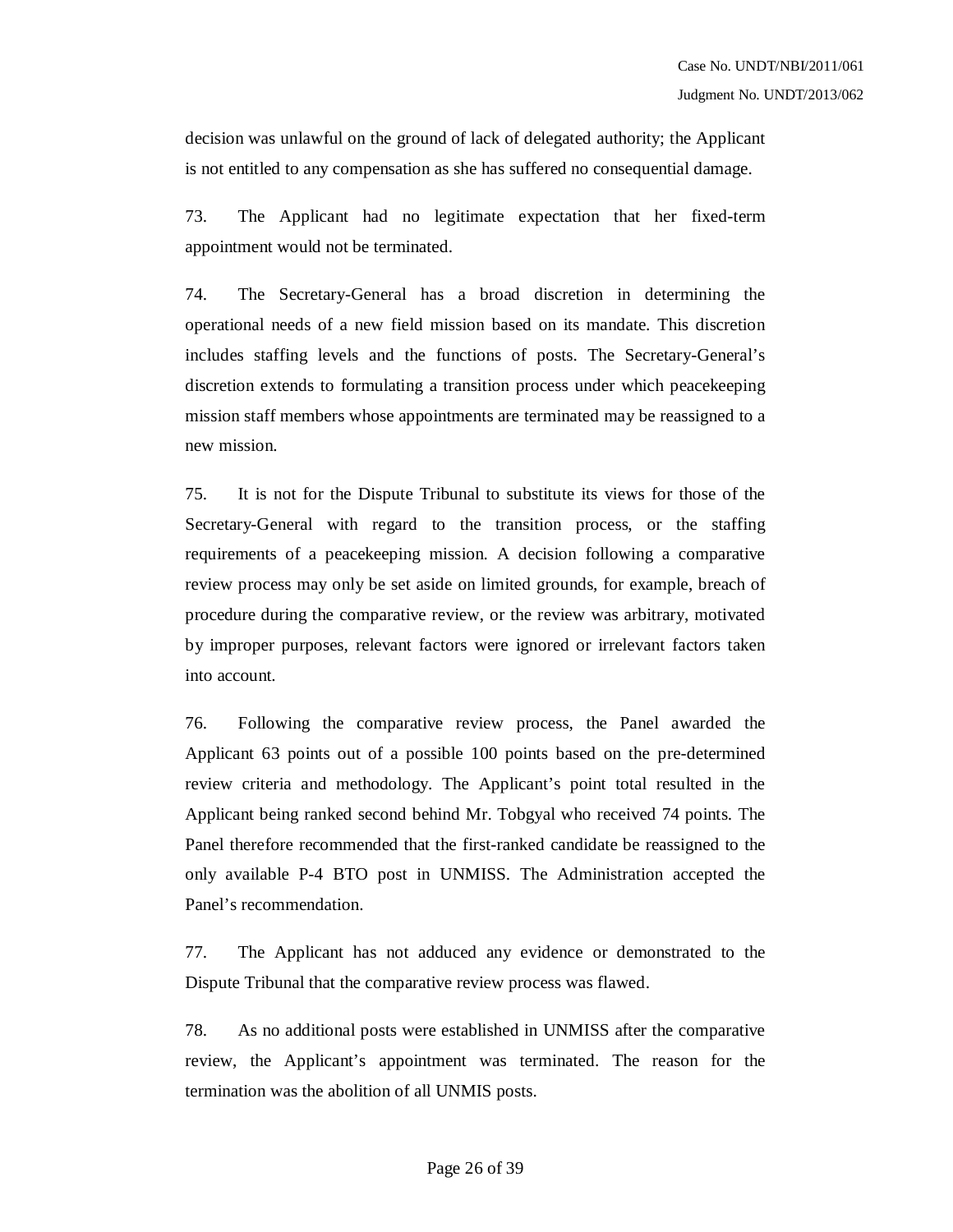79. In view of the foregoing, the Respondent requested the Tribunal to reject the Application.

#### **Considerations**

80. Firstly, with respect to the additional evidence that the parties sought to adduce, the Tribunal considers, in accordance with art. 18.5 of its Rules of Procedure, that the additional evidence the parties sought to adduce does not go to the legal issues considered in case.

81. Having reviewed the entire case record, the Tribunal finds that the following legal questions arise for consideration in this case:

a. Were the Organization's Rules and the guidelines in Information Circulars 218/2011 and 327/2011 set out for the transition from UNMIS to the new UNMISS followed in respect to the Applicant?

b. Did the Chief of Staff (COS), the Chief of the Public Information Office (CPIO), or the Chief of Radio (COR) participate in or influence the Comparative Review Process to the detriment of the Applicant?

c. Was the decision to terminate the Applicant's contract taken with the requisite authority? If indeed delegated authority was retrospectively granted, was it material to the outcomes in this case?

*Were the Organization's Rules and the additional guidelines provided in the UNMIS Information Circulars Nos. 218/2011 and 327/2011, which had been made to govern the transition and comparative review process from UNMIS to the new mission (UNMISS), properly followed with respect to the Applicant?*

82. The Applicant's submissions on this score are for ease of reference hereunder summarized:

a. Mr. Tobgyal who has been a P-4 Radio Producer in the old mission was transitioned to encumber the P-4 BTO post in the new mission rather than the Applicant.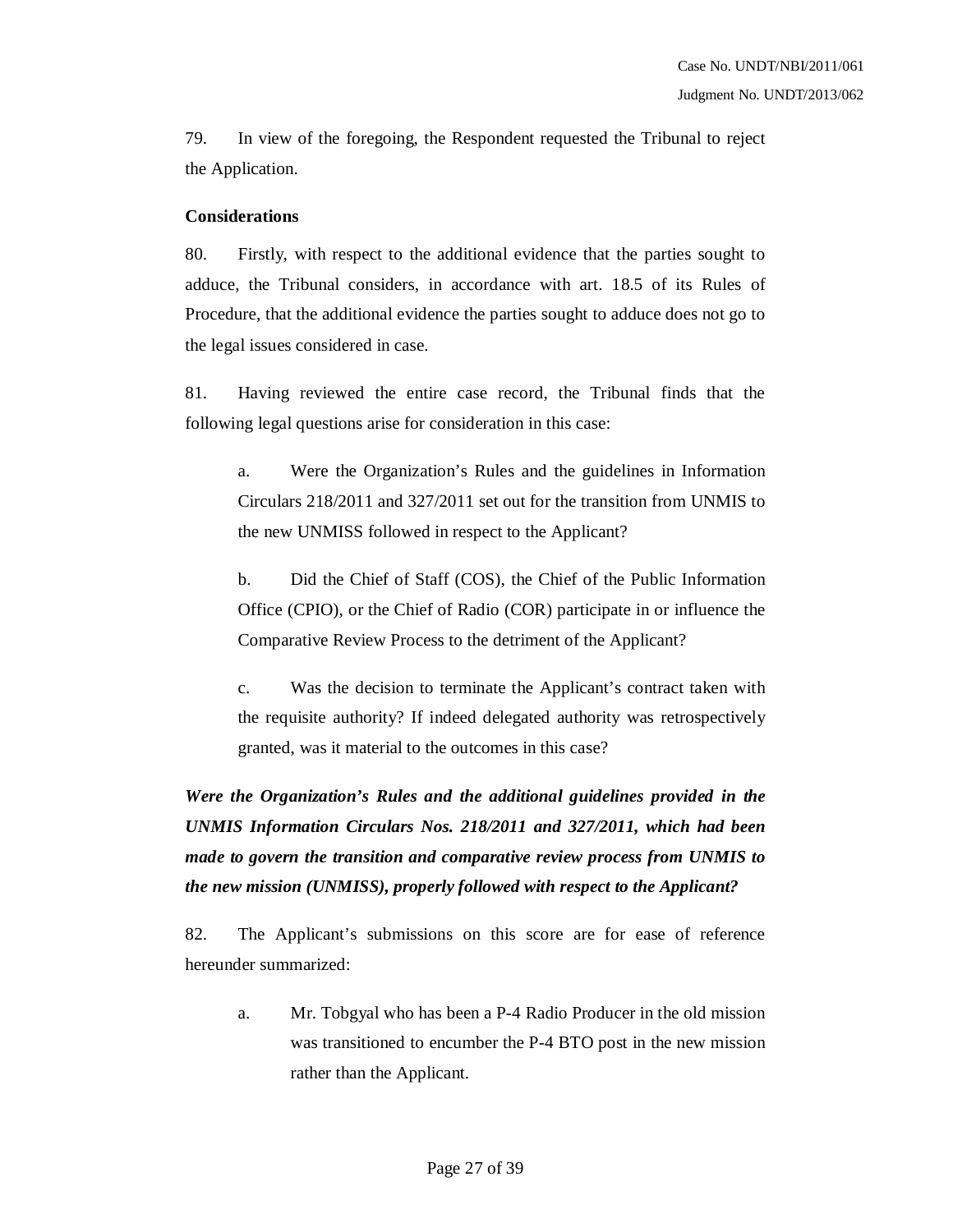- b. The Applicant being the only BTO in UNMIS, The actions of the Chief of Radio to make Mr Tobgyal eligible for the BTO post in the new mission amounted to an unlawful attempt to bypass proper recruitment and re-classification procedures and to defeat the provisions of IC/218/2011.
- c. Under the terms of IC/218/2011, the Applicant was bound to be transitioned to UNMISS having secured the only P-4 BTO post in UNMIS through a competitive process and therefore the transition of Mr. Tobgyal instead of the Applicant is evidence of bad faith or incompetence.
- d. Pursuant to IC/334/2011, the one P4 BTO post for the new mission (UNMISS) whose TOR's Mr Herman had re-written was in effect a wholly new post whose functions had substantially changed and as such should have been filled through the regular competitive process.
- e. Mr. Tobgyal who had only been a BTO at the P-3 level was maneuvered into a borrowed P-4 post in UNMIS and any claims that he was entitled to be considered as a P-4 officer for purposes of transitioning into the new mission violated the competitive recruitment policies of the Organization, was extraordinary and Unconscionable.
- f. Any purported re-classification of Mr. Tobgyal's P-3 post in UNMIS to P-4 was illegal.
- g. The drafting of new terms of reference for the new P-4 BTO post in the new mission by Ms. Herman were deliberately targeted towards the transmission side of operations to minimize the possibility of the Applicant being awarded the position.

83. Also for ease of reference, the Respondents submissions are hereunder summarized: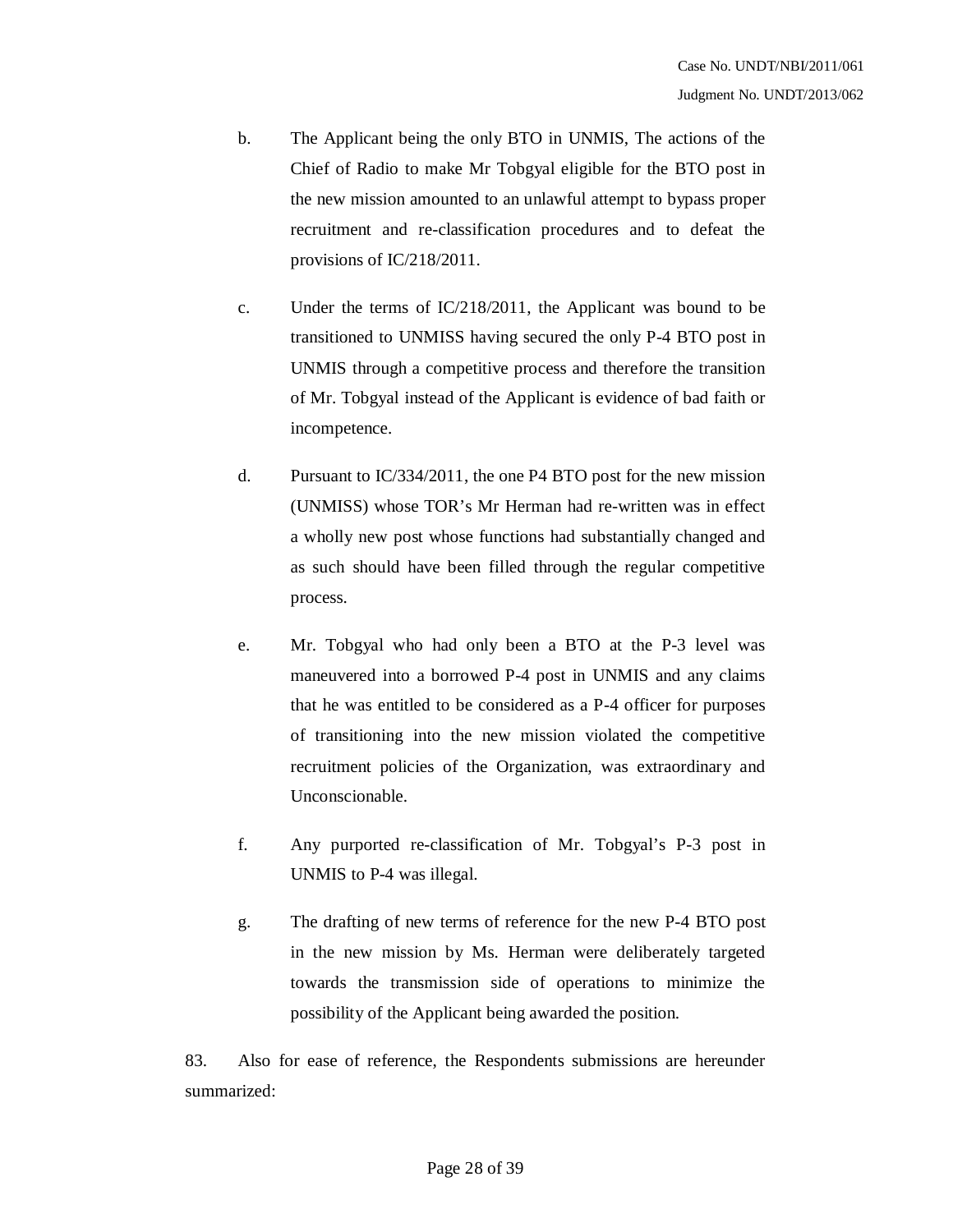- a. Although Mr. Tobgyal's functional title was Radio Producer, he was reviewed together with the Applicant for the one P-4 BTO post in the new mission.
- b. The CCPO having been satisfied that Mr Tobgyal was performing the functions of BTO at the P-4 level successfully advised the CRP to review him against the Applicant.
- c. All staff members reviewed by the CRP were competitively recruited and therefore there is no merit in the Applicant's assertions that she was the only person competitively recruited to the P-4 BTO post in UNMIS and should have been automatically reassigned to the sole P-4 BTO post in the new mission.

84. In the Tribunal's review of the issues, it must be re-stated that the legal framework governing the transition from UNMIS to UNMISS is to be found in three Information Circulars issued for that purpose by UNMIS. These are: (1) Information Circular 218/2011 of 1 June 2011 titled 'Movement of International Staff to South Sudan', (2) Information Circular 327/2011 of 26 June 2011 titled "Formation of a Comparative Review Panel to review Transition of International Staff and (3) Information Circular No. 334/2011 of 30 June 2011 titled "Update to UNMIS Staff Regarding the UNMIS Draw-down Process."

85. In Ms. Herman's witness statement dated 22 June 2012, which she adopted during the trial, at para 3 and 4, she stated that at the beginning of the comparative review process, she noticed that Mr. Tobgyal was identified as Radio Producer in an UNMIS staffing table and that Mr. Tobgyal performed the functions of a Broadcast Technology Officer not a Radio Producer, and that he was in fact the Applicant's First Reporting Officer for the 2009-2010 and 2010- 2011 ePAS cycles.

86. She further stated that she mentioned to the CCPO of UNMIS, Mr. Martin Ojjerro that she thought that Mr. Tobgyal should not be reviewed as a Radio Producer because he performed the functions of a BTO. She went on to testify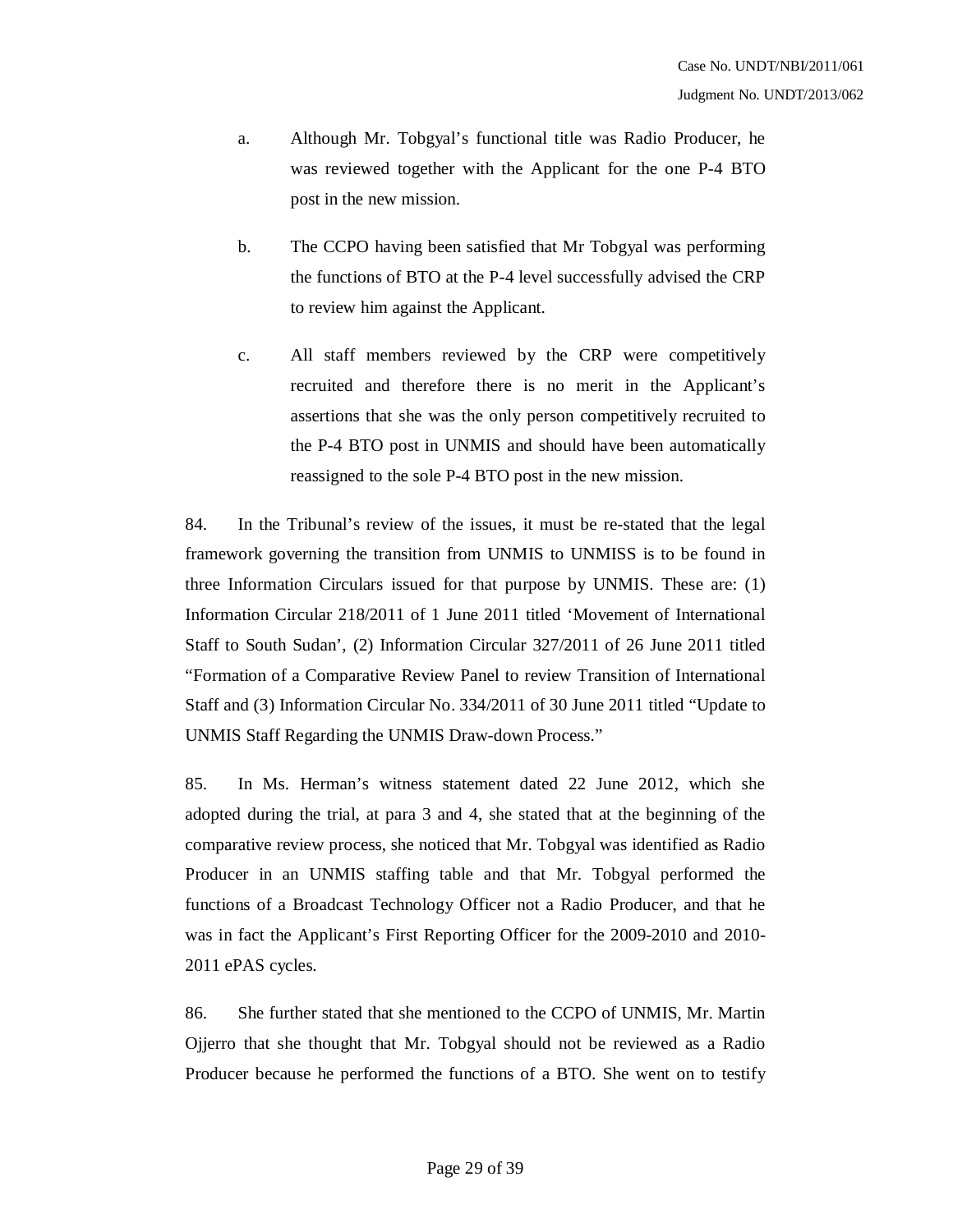that there were many such cases discovered throughout the Mission in the course of the Review Process.

87. In the Report of the Comparative Review Panel dated 26 June through 5 July 2011, Ms. Herman is listed as a member of the Comparative Review Panel and at paragraphs 12 and 13 of the Report, it is noted that there were discrepancies in matching the posts in the staffing Table and that the CCPO mentioned that the discrepancies would be reflected in the review tables and that candidates whose Post Titles were different from the functions being performed should be reviewed for positions in the occupational group of the functions currently being performed.

88. The mandate of the CRP under Information Circular 218/2011, para 2A was that:

- a. Where the number of posts in the new mission was equal to or higher than the number of posts in UNMIS under the same occupational group and level, then staff members currently encumbering the same posts in UNMIS would be automatically reassigned to the new mission.
- b. Where the number of posts in UNMISS was lower than the current encumbered posts in UNMIS at the same occupational group and level then a comparative review process was to be instituted through a comparative review panel.

89. Upon a careful review of the happenings following the Security Council resolution to close the mission in Sudan, it is easy to see that faced with the prospect of closing down UNMIS, the Organization was careful and thoughtful enough to aim to protect the careers of staff members serving in that mission as much as possible. It therefore sought to transition as many staff members from UNMIS as could be managed to the new UNMISS in order to minimize the pain of terminating too many. To this end, a new staffing table was rightly created for the new mission in South Sudan.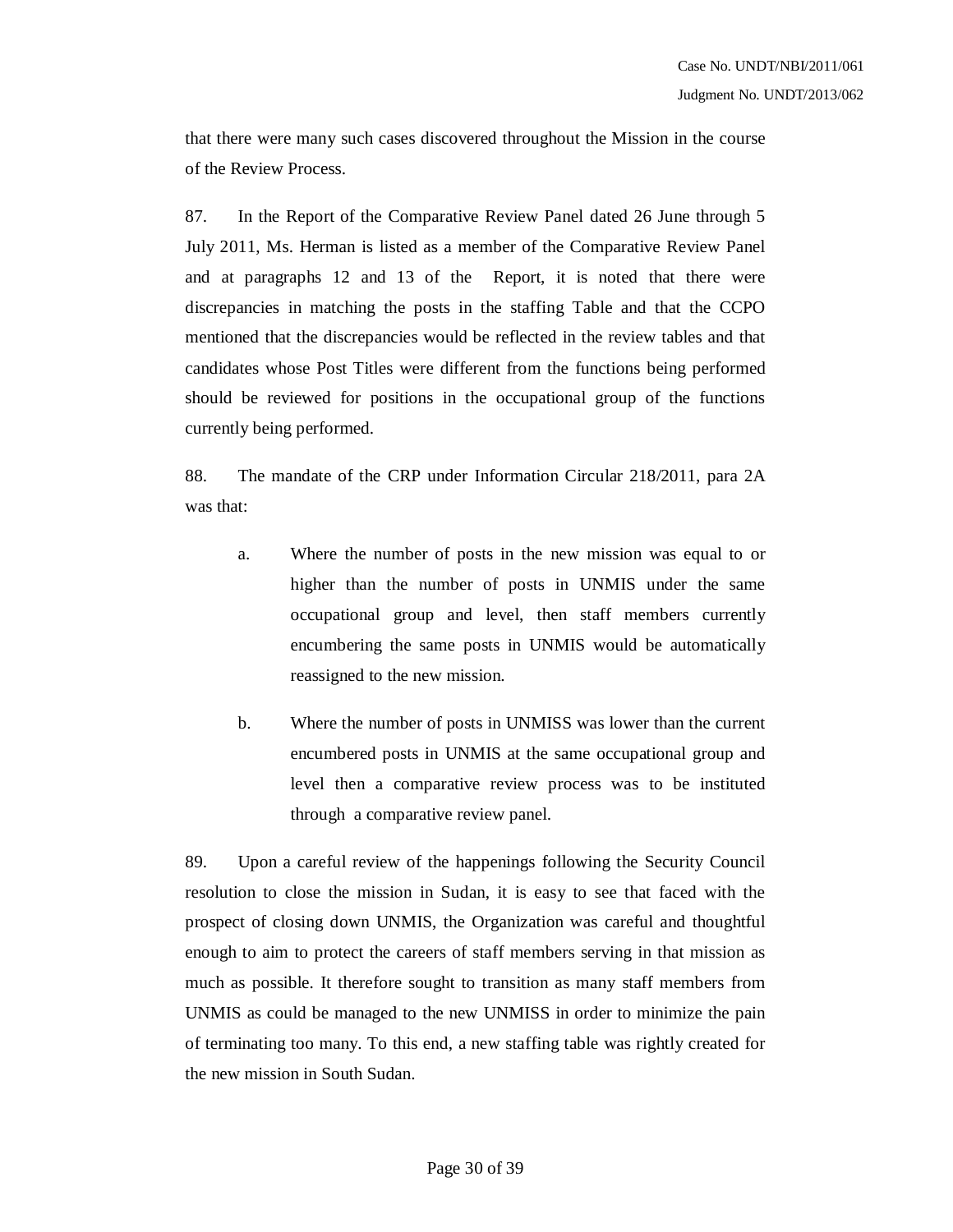90. Under the new staffing table, only one post of BTO was created for the new mission. It is not in dispute that the Applicant at the material time encumbered the only BTO post in UNMIS.

91. It must be borne in mind that the provisions of paragraph 2A of IC 218/2011 and paragraph 3 of IC 327/2011 enjoined the Respondent not to review posts where staffing was equal to or less than the proposed numbers in the new mission. These guidelines meant that in the absence of performance issues, the Applicant was to automatically walk across into the BTO post in the new mission.

92. The Applicant had evidently performed satisfactorily and had no performance issues. Why then did the Respondent's agents overreach themselves and compromise the Organization's standards for transparency by undertaking a comparative review process in respect of the only P-4 post for a BTO?

93. What had happened is that, according to the testimony of the Chief of Radio, Ms. Herman, who headed the Applicant's unit, she successfully advised the CCPO that Mr. Tobgyal who was encumbering a Radio Producer post at the P-4 level in UNMIS was sitting on a post which did not reflect his functions and that he was actually performing the functions of a BTO at the P-4 level.

94. Although Mr. Ojjerro told the Tribunal that he was not familiar with the work of a BTO, and that he sought clarification mostly from Ms. Jiang, this conflicts with Ms. Herman's testimony that she had brought Mr. Tobgyal's peculiar position to his notice. Nowhere is it shown either in oral or documentary evidence that Ms. Jiang played any role in the transition or review processes that gave rise to this case.

95. It is also in evidence that Ms. Herman had revised the terms of reference (TOR) for the P-4 post in the new mission for the Broadcast Technology Officer. However, pursuant to the provisions of paragraph 3 of IC 327/2011, it was stated that the profiles of the some of the existing posts may change and that such posts would be filled through the regular competitive selection process.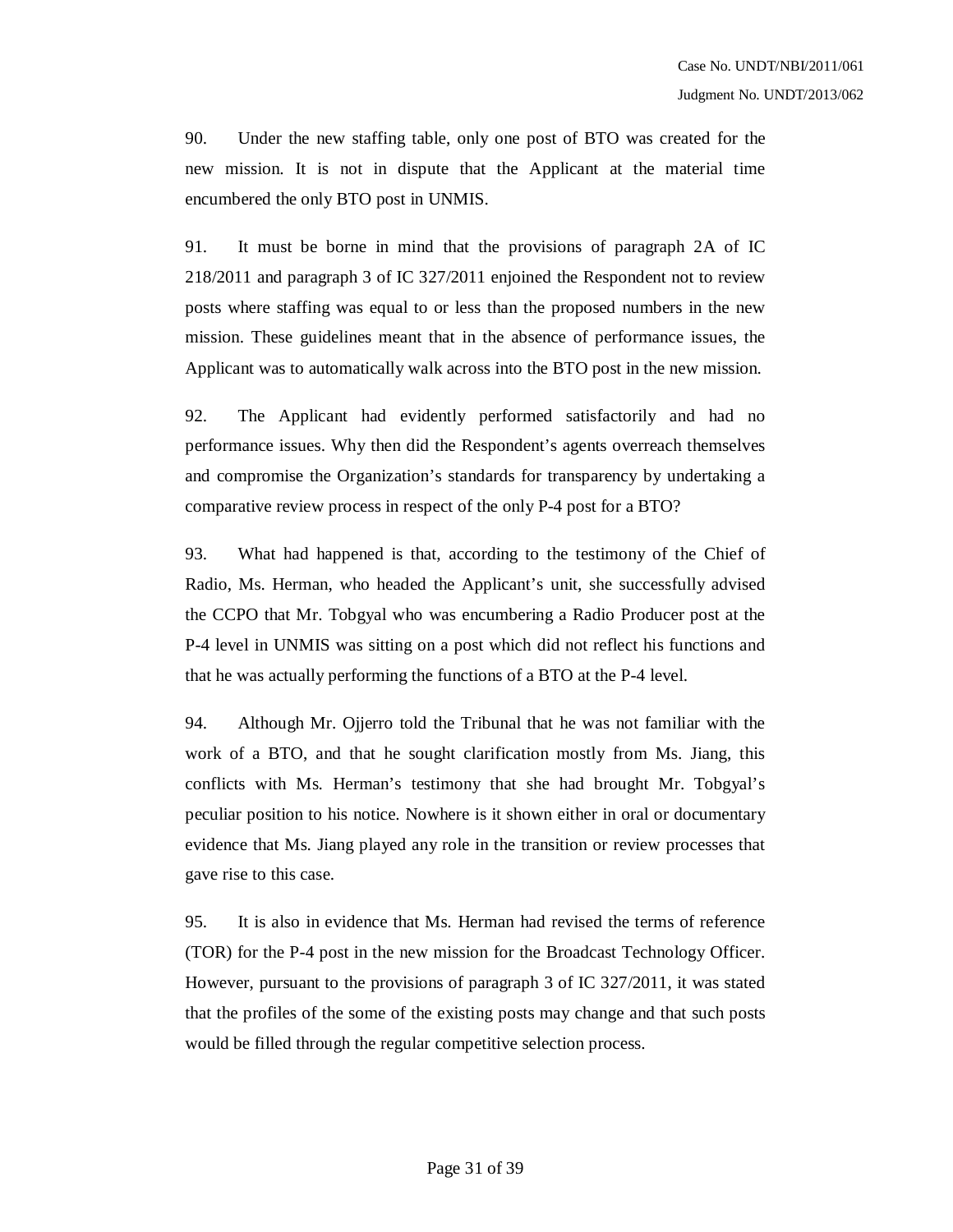96. It bears noting that the post of P-4 BTO in UNMIS that was to be transitioned to UNMISS had its own TOR and as such could not rightly be the subject of a new competitive selection process. This was a post that had its Vacancy Announcement issued and published in December 2009 complete with its responsibilities, competencies and qualifications.

97. It is in evidence that Ms. Herman drafted new terms of reference (TOR) for the BTO post in UNMISS before the CRP sat. Her evidence is that she was asked to do so. Aside of her ipse dixit, there is no documentary evidence or other oral testimony to corroborate this claim. It has been rightly argued on behalf of the Applicant that what Ms. Herman had embarked upon was a re-classification of the P-4 BTO post or even the creation of a new post. This is because the BTO post already existed in UNMIS. To attempt to substantially re-write the required responsibilities, competencies and qualifications of the same post amounted to, at the very least, a re-classification.

98. The Respondent did not adduce evidence that Ms. Herman had the requisite authority to redraft the TOR for the P-4 BTO post in UNMISS. Rather, in her testimony, Ms. Fletcher told the Tribunal that under the new terms of reference for the P-4 BTO post in UNMISS, the functions of the post were focused on the hardware side of radio operations. According to her, the Applicant and Mr. Tobgyal had starkly different profiles in their PHPs and it was clear that Mr. Tobgyal had more direct relevant experience for the post under consideration.

99. Was it the case that the new mission would need a professional who had competencies in the hardware side of radio? This was possible. However, could the post of BTO whose competencies were well defined and which was already encumbered by the Applicant in UNMIS be simply re-written in a way that would deny the said Applicant an automatic transition to the new mission? Was it within the competence of Ms. Herman to simply re-classify the post of BTO for the purposes of the transition?

100. The re-classification of posts is governed by the provisions of ST/AI/1998/9 of 6 October 1998. Section 2 of that Administrative Instruction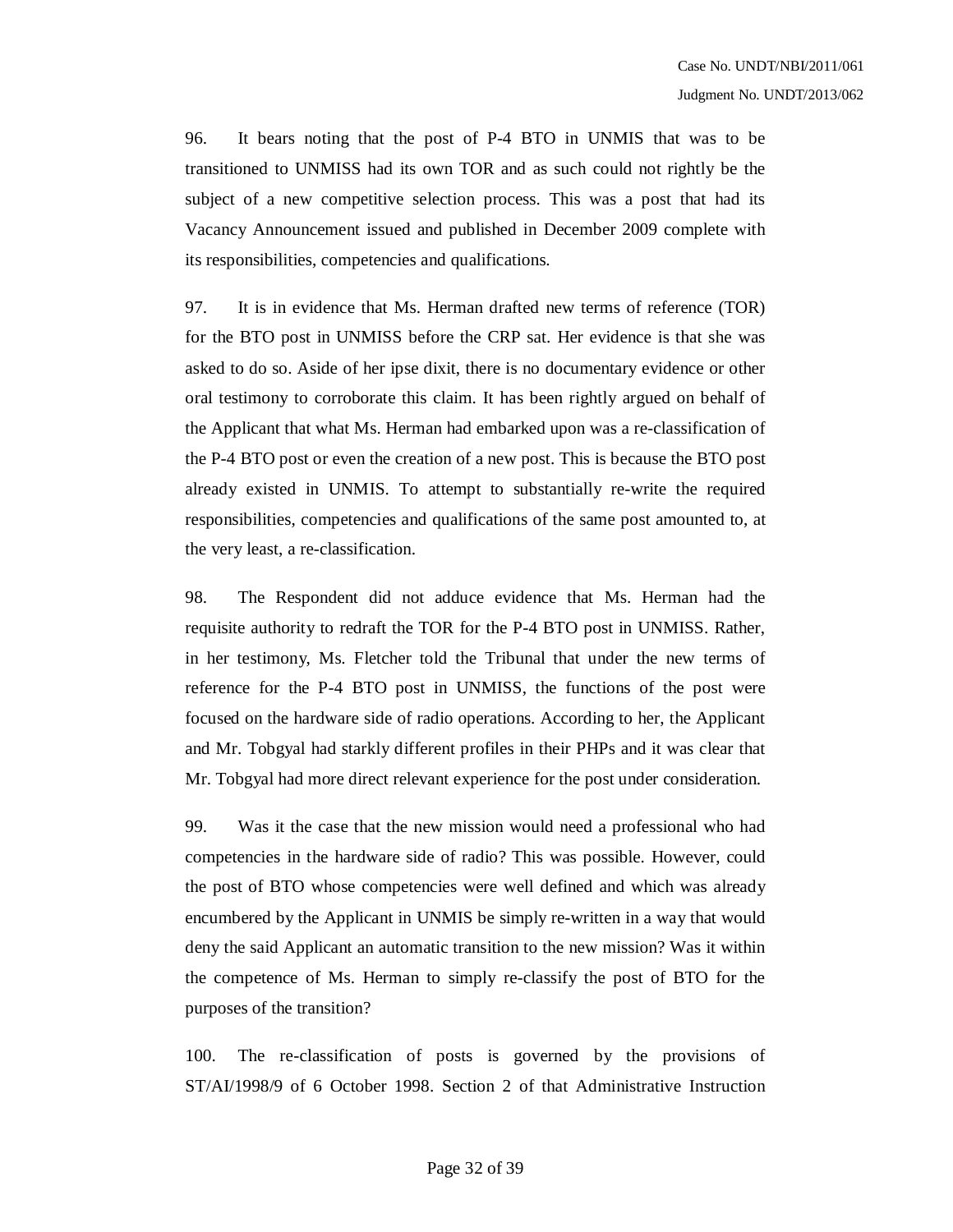provides for the procedure for a re-classification. Under section 2.1, requests for classification or re-classification shall be made to either the ASG/OHRM or the Chief of the relevant human resources office as the case might be.

101. Such requests shall include:

- a. A complete and up-to-date job description for the post in question, using standardized job descriptions, where applicable;
- b. An up-to-date organizational chart showing the placement of the post in question and of other posts that may be affected by the classification or reclassification requested;
- c. A valid and available post number confirming the existence of a post approved at the appropriate level in the budget, unless the request is submitted for advice prior to a budget submission. When available, the Integrated Management Information System (IMIS) post number must be used.

102. There is no evidence that the procedure for a re-classification of the BTO post encumbered by the Applicant in UNMIS was ever undertaken. As already pointed out, the Chief of Radio took it upon herself to re-write the competencies of the post to which in January 2010, the Applicant had been competitively recruited, perhaps in order to make the Applicant who was encumbering the post, less eligible.

103. She also convinced and misguided the CCPO (who is the Chief of Human Resources in the mission) into accepting that Mr. Tobgyal had been doing the job of BTO at the P-4 level under a borrowed post and ought to undergo a competitive review process with the Applicant. Even if the CCPO was the responsible human resources officer in the mission to whom a request for re-classification of the BTO post could be made, there is still no evidence that a proper re-classification procedure was followed. It does not bear re-emphasizing here that the rules of the Organization including those regarding re-classification ought to be followed as a matter so serious cannot be dealt with on a personal whim.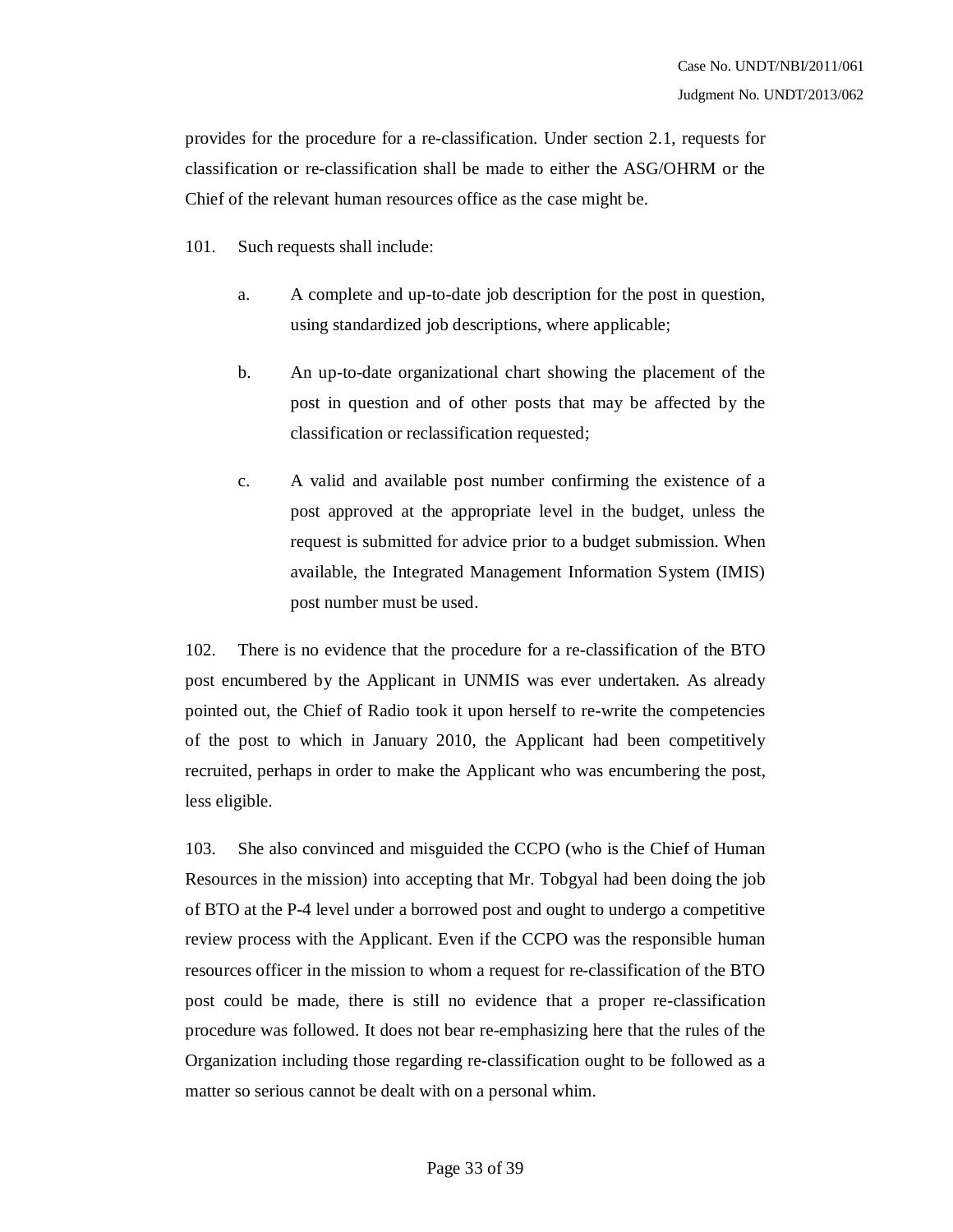104. Again, aside of Ms. Herman's claim that such was the case, no evidence was tendered to show that another BTO post other than the one on which the Applicant was sitting existed at the P-4 level in UNMIS and how it came to be encumbered by Mr. Tobgyal under a borrowed post. The Respondent could not show when the post was borrowed and whether Mr Tobgyal was promoted to it as a result of a competitive process from the P-3 BTO post on which he was recruited.

105. The Respondent had submitted that the Applicant had not produced any cogent evidence about Mr. Tobgyal's recruitment beyond mere speculation. The hearing of this case provided ample opportunity for the Respondent's agents to enlighten the Tribunal as to how Mr. Tobgyal came to encumber a borrowed P-4 post from which he performed the functions of a BTO in the old mission and why he was eligible for a comparative review with the Applicant. The said Respondent's agents ought to be the party in possession of all the facts but failed to discharge that onus.

106. UNMIS Information circular No. 327/2011 of 26 June 2011 had announced the formation of a CRP and provided further guidelines on the transition to the new mission. Paragraph 3 re-stated that the Panel would not review posts where staffing was equal to or less than the proposed numbers in the new mission. It also stated that the profiles of some of the existing posts could change and that where that happened, such posts would be filled through the regular competitive selection process.

107. Even if it could be argued that the profile of the BTO P-4 post had changed due to the drafting of new TOR by Ms. Herman, the only viable course of action in the circumstances for the purposes of filling it would have been a regular, competitive selection process and not a comparative review as happened in this case. The so-called comparative review between the Applicant and Mr. Tobgyal for the only post of BTO in the new mission was manifestly fraudulent in the circumstances and amounted to a reckless abuse of power and position on the part of Ms. Herman.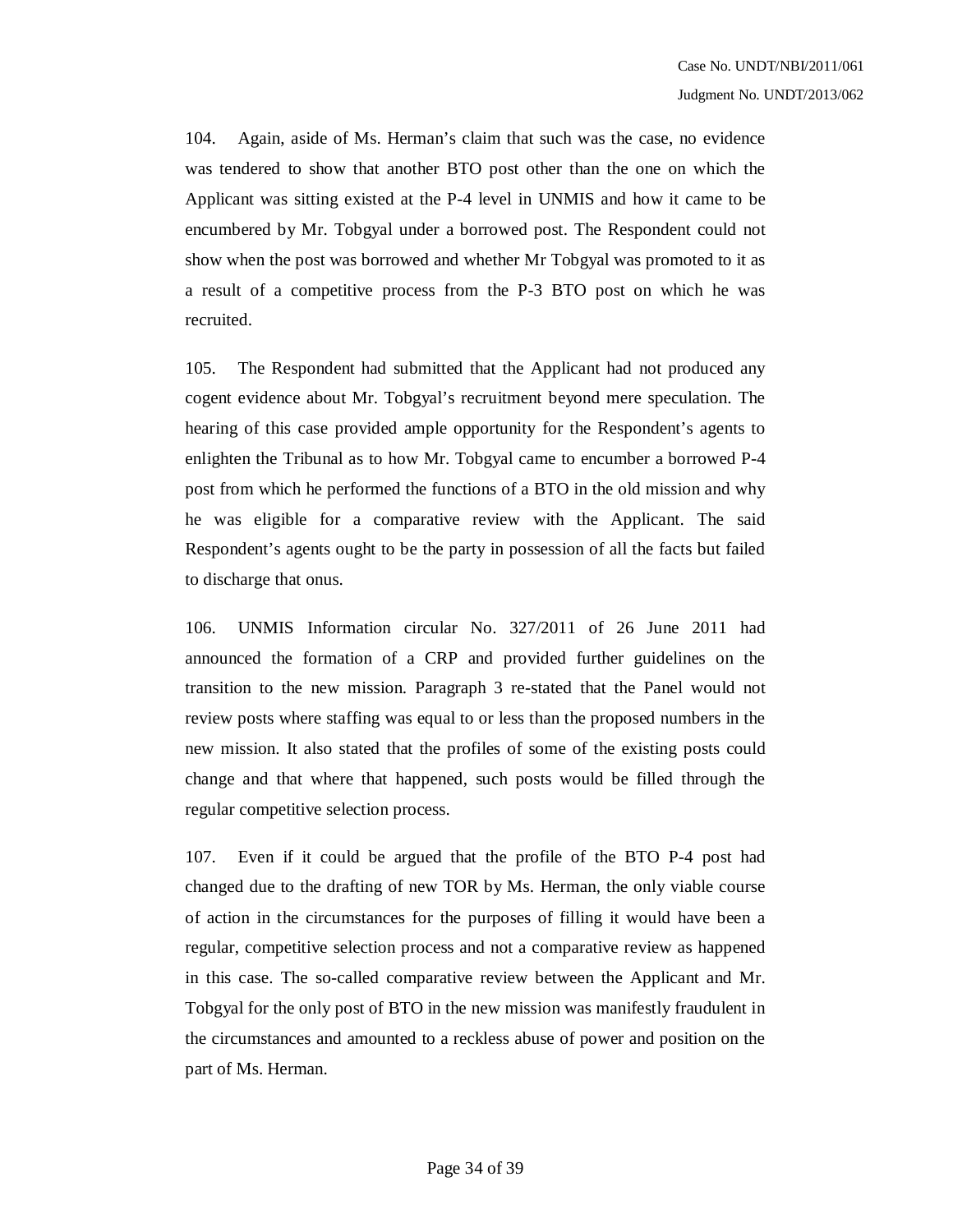108. It is shocking that Mr. Ojjerro in spite of his position and knowledge of human resources policies and practices in the Organization allowed Ms. Herman, who had only come on board about seven months previously, to have her way even when this involved the subverting of established human resources principles of the Organization. His evidence that Mr. Tobgyal had at some time been the first reporting officer of the Applicant is irrelevant for advancing the case of the Respondent since it is elementary knowledge that being FRO does not qualify a staff member to carry out the functions of his supervisee.

109. The Tribunal is fully satisfied that the transition process to the new mission as it concerned the Applicant was not only unfair but also manipulated, illegal and completely lacking in integrity. The Tribunal finds and holds that there was ample merit in the Applicant's assertions that she was the only person competitively recruited to the BTO P-4 post in UNMIS and ought to have been automatically transitioned to the new mission as provided for in the transition guidelines.

## *Was the decision to terminate the Applicant's contract taken with the required authority?*

110. The Applicant submitted that the CCPO of UNMIS did not have the authority to take the decision to terminate her appointment. She further submitted that even if notification of the CCPO's decision was issued by the ASG/OHRM, Ms. Catherine Pollard, on 1 August 2011, she did no more than "rubber-stamp" his decision. The ASG's delegated authority to terminate her appointment was therefore sought after the decision had been taken. The Applicant submits that authority cannot be delegated retrospectively and that even for an ASG, there remains no power to terminate in these circumstances and, therefore, the decision was ultra vires and unlawful.

111. The Respondent submitted that the abolition of the Applicant's post and the termination of her appointment were the inevitable consequences of Security Council Resolution 1978 (2011), which extended the mandate of UNMIS for a final time to 9 July 2011 and that Security Council Resolution 1997 (2011)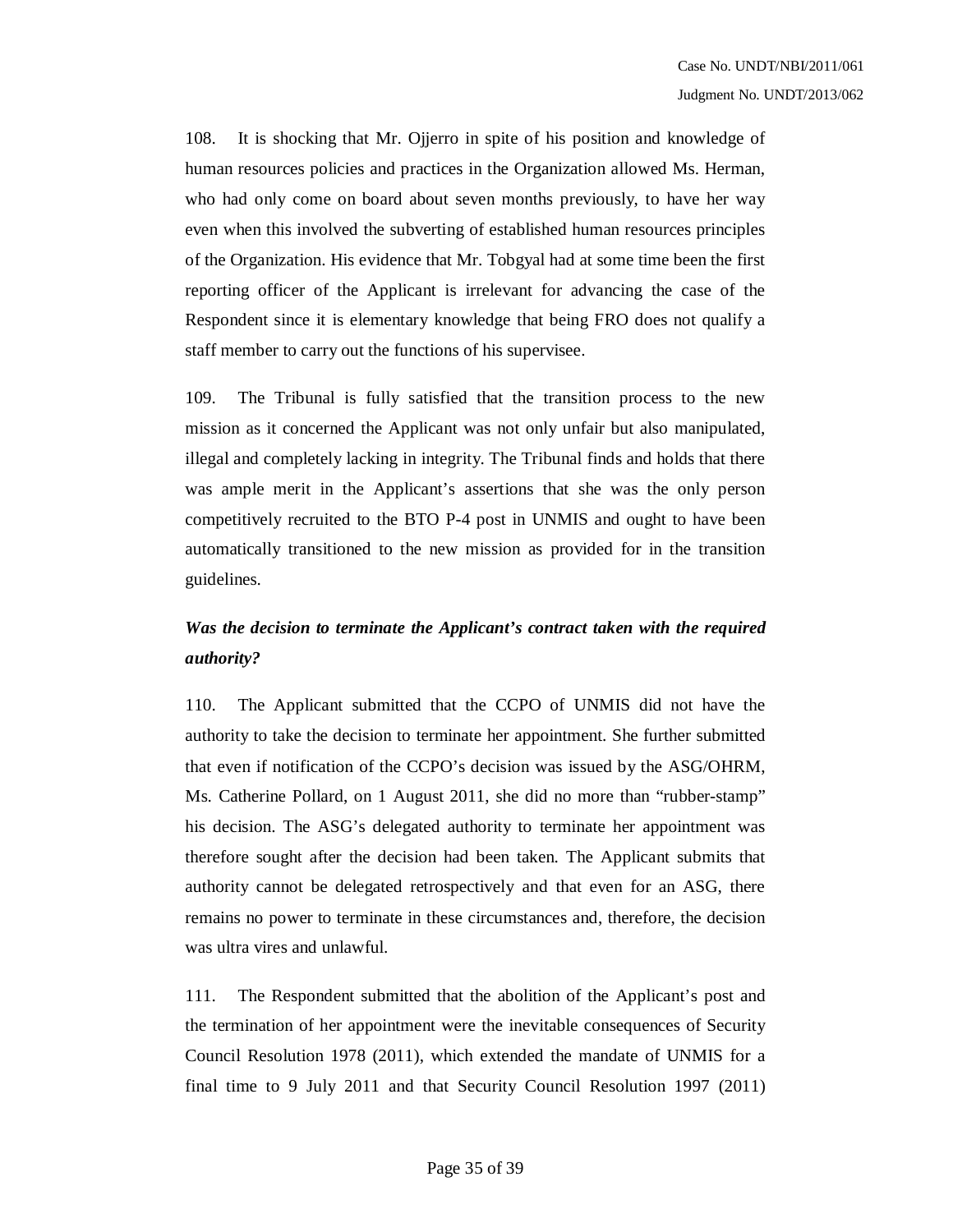instructed the Secretary-General, as the Chief Administrative Officer, to complete the withdrawal of civilian UNMIS personnel, other than those required for the mission's liquidation, by 31 August 2011. The Respondent further submitted that as a consequence of the resolutions, all posts within UNMIS were, necessarily, to be abolished. For the staff members of UNMIS who were not reassigned to UNMISS or selected for another post within the Organization, the termination of their appointments was mandatory and there was no scope for renewal of their appointments.

112. Having reviewed the parties' submissions on this issue, the Tribunal finds that the termination decision was taken without the requisite delegated authority notwithstanding the fact that all posts within UNMIS were necessarily to be abolished as a result of Security Council Resolution 1997 (2011).

# *Did the Chief of Staff, the Chief of the Public Information Office (CPIO), or the Chief of Radio participate in, or influence the comparative review process to the detriment of the Applicant?*

113. The Applicant and her witness have testified that differences had existed between the Applicant and her boss the Chief of Radio before the transition from the mission to a new one arose. Ms. Herman herself in spite of denying that she bore the Applicant any grudges acknowledged these differences which were brought about by misunderstandings over the proper place of one Fondation Hirondelle, an NGO, in some kind of working partnership with the mission in Sudan at the relevant time.

114. There is also evidence that the Chief of Public Information, Ms. Jiang, was aware of the said differences. There is additional documentary evidence in the form of a memorandum which had been sent her by the Applicant in May 2011 complaining about the alleged actions of the Chief of Radio, Ms. Herman including retaliatory acts. Evidently and unfortunately, Ms. Jiang did nothing to address the complaints of the Applicant.

115. What the Tribunal does not possess is sufficient evidence to establish the role of the Chief of Staff, Mr. Wimhurst, if any, in what amounted to the illegal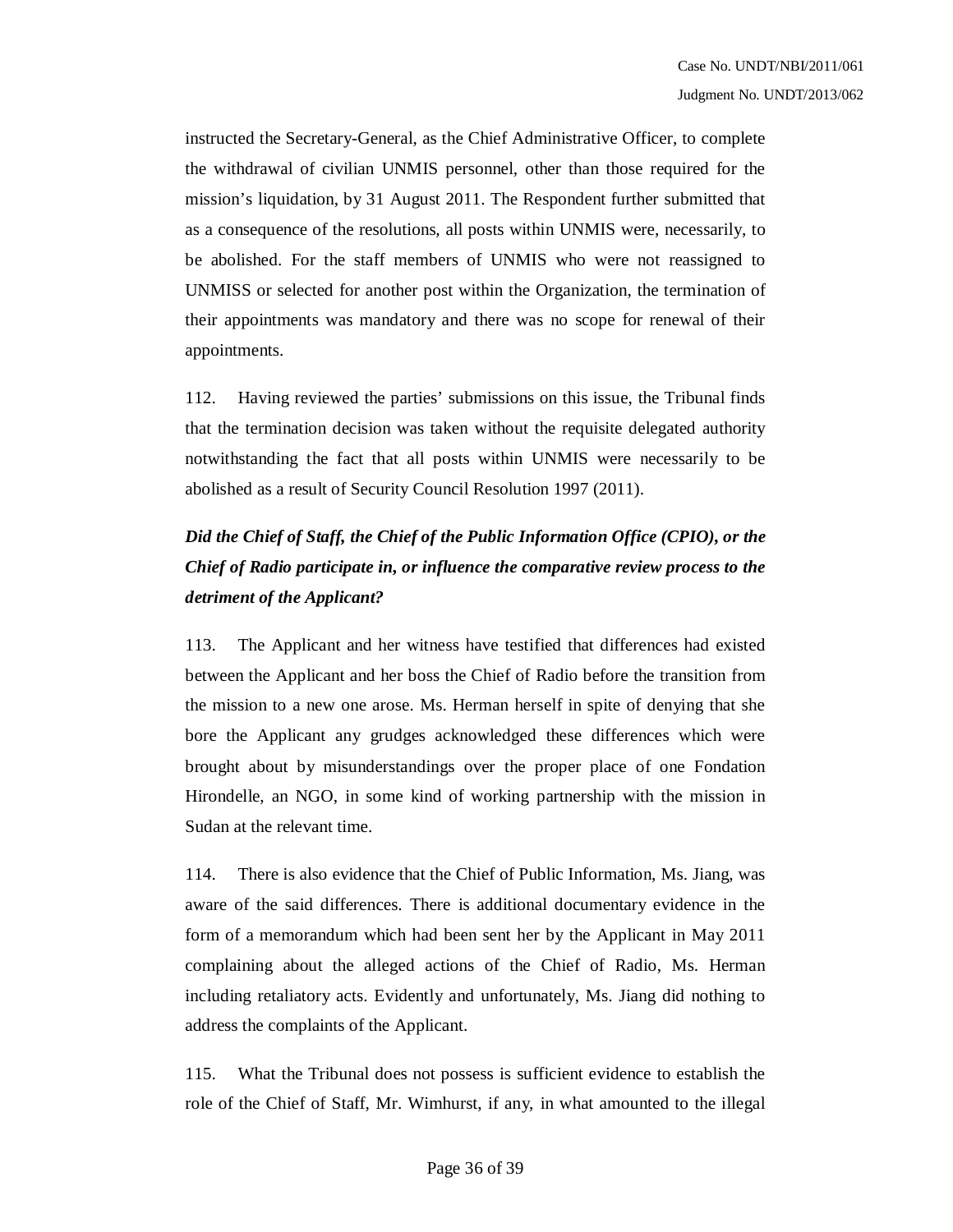treatment of the Applicant and the blatant heist of what ought to have been her post in the new mission.

116. The Tribunal is not in any doubt however, that the Chief of Radio had employed her influence within the comparative review panel to successfully work against the Applicant's right to a transition to the new mission.

## *Accountability of United Nations' Managers*

117. In Judgment No. UNDT/2011/192, the Tribunal, in addressing the issue of accountability of United Nations' managers in that case, called the Secretary-General's attention to the conduct of some managers who have through recklessness and their lack of the required managerial skills, engaged in actions in their official capacity that not only embarrass the Organisation but bring about heavy cost-implications in the award of monetary compensation. In that case, the Tribunal further held that:

It is necessary that the Secretary-General calls such managers to account in a way that there are real or tangible consequences for the individual manager. Accountability in the new system of internal justice on the part of managers means that not only are their wrong decisions reversed but that they commit also to respecting the relevant rules and issuances and at all times acting in good faith in the interest of the Organisation. Such commitment on their part will minimise disputes, ensure better work environment and save the resources of the Organisation for the achievement of its substantive mandates.

118. The present case starkly demonstrates that managers can easily have their mistakes and misdeeds buried with the careers of those staff members which have been ruined thereby. This unfair situation is further aided by the provisions of the Tribunal's Statute and Rules of Procedure which allow the Organization to opt for monetary compensation in lieu of specific performance or reinstatement which means that the Tribunal cannot make an Applicant "whole". In other words, the Tribunal cannot adequately redress the injustices suffered by an Applicant.

119. While the Tribunal is empowered by art. 10.8 of its Statute to refer appropriate cases to the Secretary-General or the executive heads of separately administered United Nations funds and programmes for possible action to enforce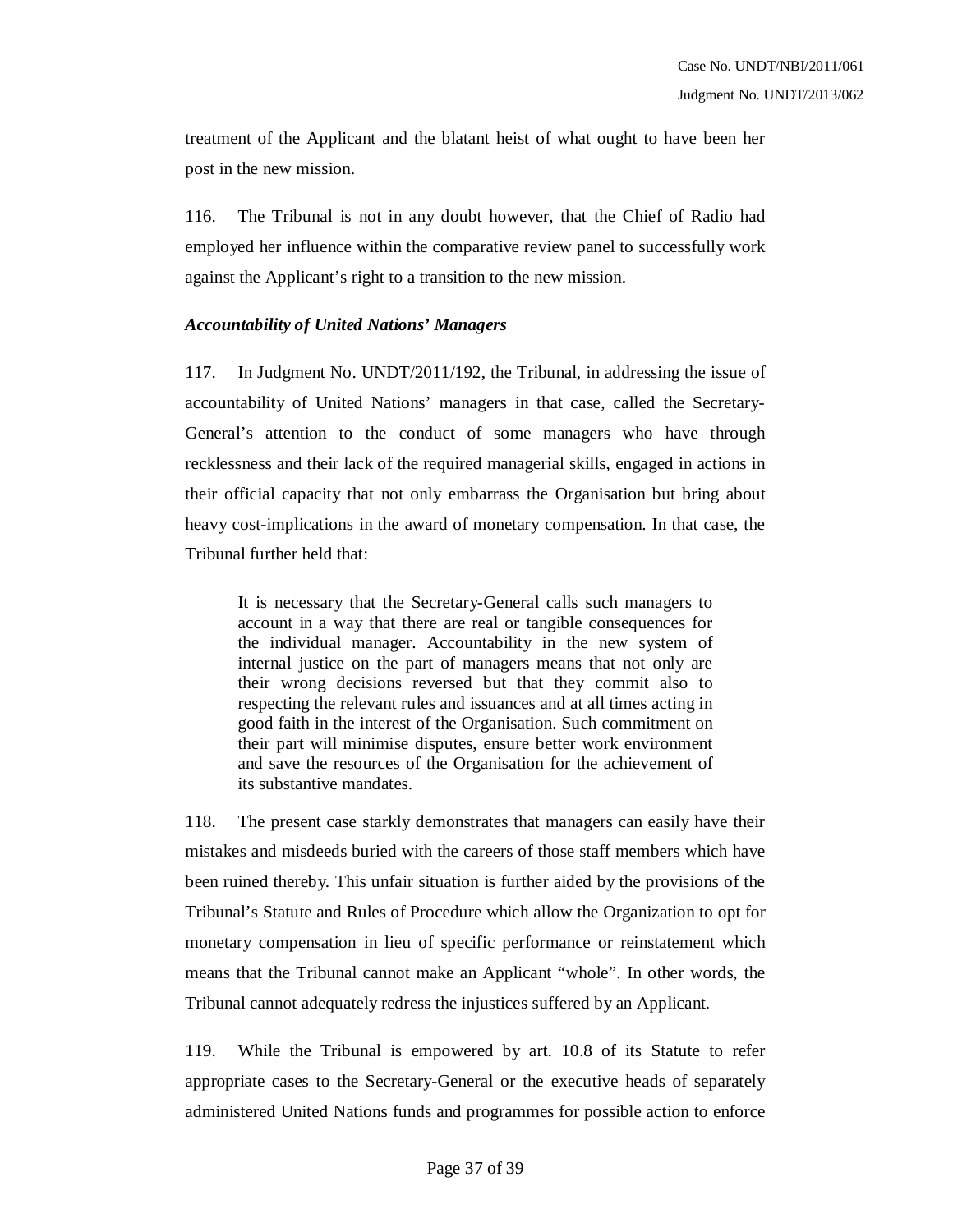accountability, it cannot do more. Unfortunately, to date, there is no record of any action that has ever been taken by the Secretary-General subsequent to a referral made by the Tribunal.

120. This Tribunal hereby exercises its power of referral under Art. 10.8 of its Statute and refers this case to the Secretary-General for the purpose of considering what action should be taken in respect of the conduct of Ms. Herman in deliberately, recklessly and illegally re-classifying the P-4 BTO post in the new mission by re-writing its terms of reference without authority, and wrongfully subjecting the Applicant to a comparative review process to her detriment.

#### *Judgment*

121. The Tribunal orders rescission of the administrative decision to separate the Applicant from service and orders the Respondent to reinstate the Applicant.

122. Should the Secretary-General decide, in the interest of the Administration, not to perform the obligation to reinstate the Applicant, as an alternative he must pay compensation to the Applicant in the sum of two years' net base salary at the rate in effect at the date of Judgment.

123. The Applicant is entitled to compensation for the substantive and procedural irregularities occasioned her by the failure by the Administration to follow its own guidelines, rules and procedures and the Tribunal, accordingly:

- a. Awards the Applicant one years' net base salary as compensation for the substantive irregularity.
- b. Awards the Applicant 4 months' net base salary for the procedural irregularity.

124. If the Secretary-General decides not to perform the obligation to reinstate the Applicant, the total sum of compensation is to be paid to the Applicant within 60 days of the date that this Judgment becomes executable, during which period the US Prime Rate applicable as at that date shall apply. If the total sum is not paid within the 60-day period, an additional five per cent shall be added to the US Prime Rate until the date of payment.